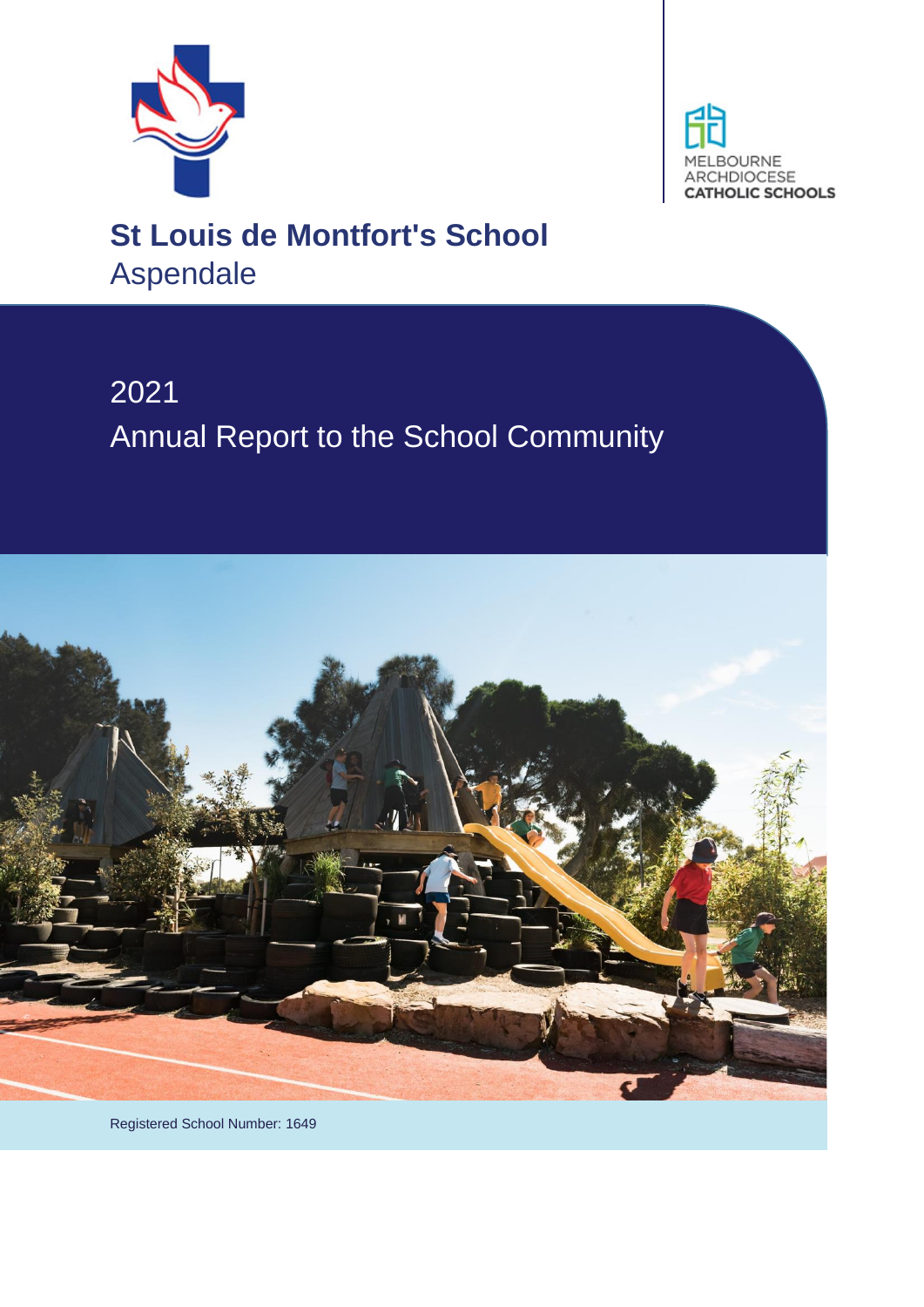## **Table of Contents**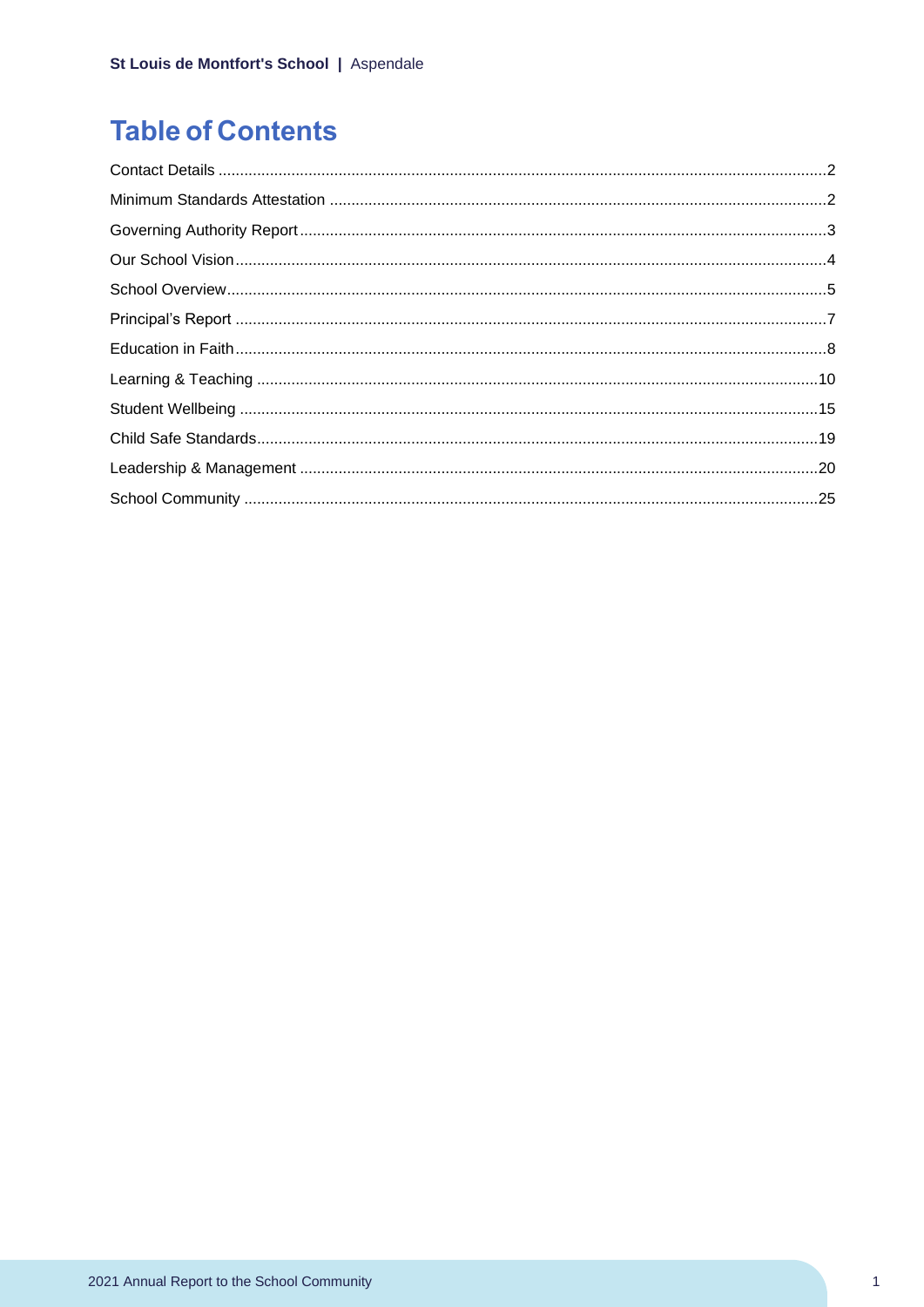## <span id="page-2-0"></span>**Contact Details**

| <b>ADDRESS</b>             | 37 Dolphin Street<br>Aspendale VIC 3195    |
|----------------------------|--------------------------------------------|
| <b>PRINCIPAL</b>           | <b>Carmel Stutterd</b>                     |
| <b>GOVERNING AUTHORITY</b> | Melbourne Archdiocese Catholic Schools Ltd |
| <b>TELEPHONE</b>           | 03 9580 5169                               |
| <b>EMAIL</b>               | principal@stlouisaspendale.com             |
| <b>WEBSITE</b>             | www.stlouisaspendale.catholic.edu.au       |
| <b>E NUMBER</b>            | E <sub>1245</sub>                          |

## <span id="page-2-1"></span>**Minimum Standards Attestation**

I, Carmel Stutterd, attest that St Louis de Montfort's School is compliant with:

- All of the requirements for the minimum standards and other requirements for the registration of schools as specified in *the Education and Training Reform Act 2006 (Vic)* and the *Education and Training Reform Regulations 2017 (Vic),* except where the school has been granted an exemption from any of these requirements by the VRQA
- Australian Government accountability requirements related to the 2021 school year under the *Australian Education Act 2013 (Cth)* and the *Australian Education Regulations 2013 (Cth)*
- The Child Safe Standards prescribed in Ministerial Order No.870 Child Safe Standards, Managing Risk of Child Abuse in Schools.

### 15/04/2022

**NOTE:** The School's financial performance information has been provided to the Australian Charities and Not-forprofits Commission (ACNC) and will be available for the community to access from their website at [www.acnc.gov.au](http://www.acnc.gov.au/)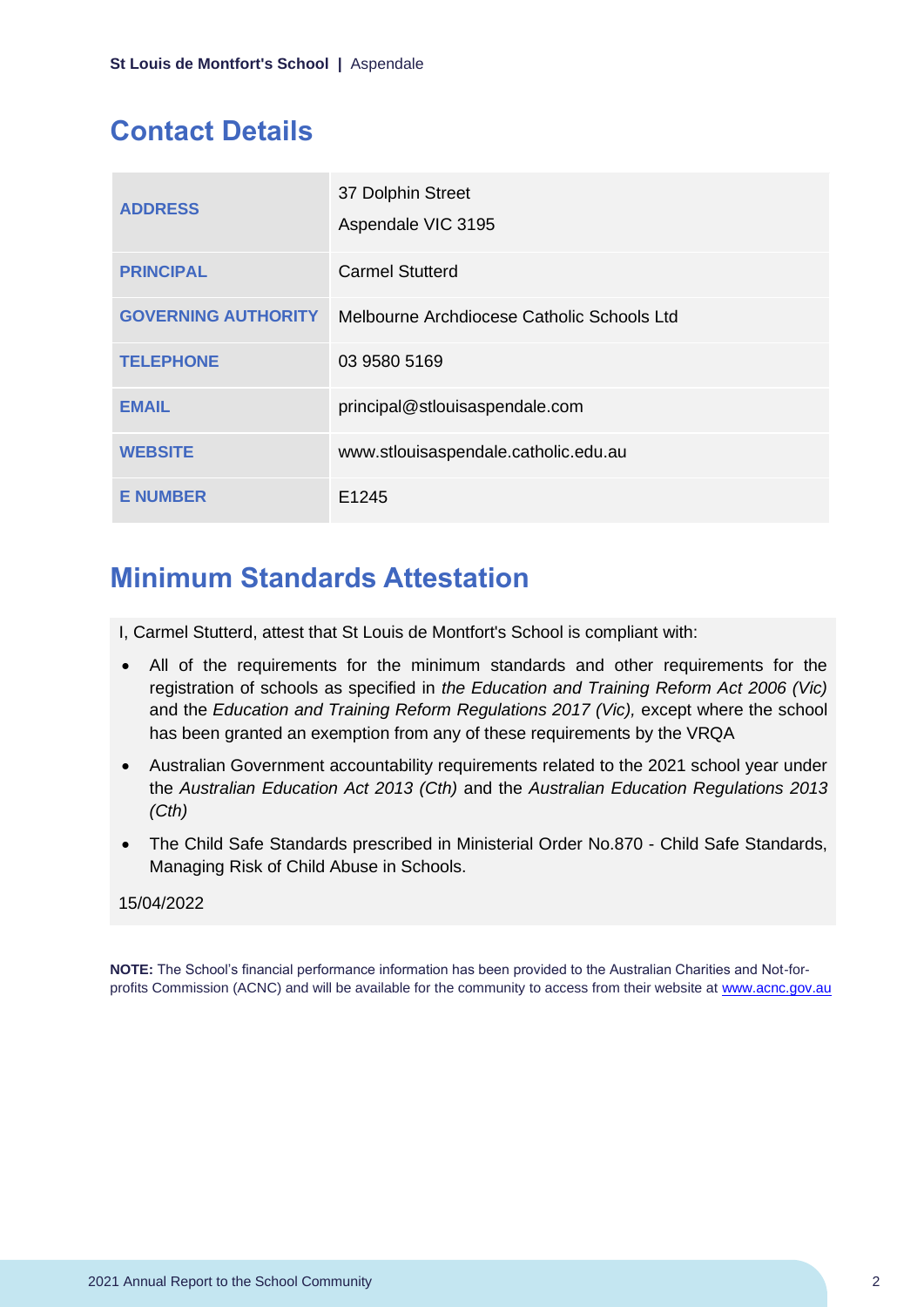## <span id="page-3-0"></span>**Governing Authority Report**

2021 has been a momentous year for Catholic education in the Archdiocese of Melbourne, with Melbourne Archdiocese Catholic Schools Ltd (MACS) assuming governance and operations of 290 schools which previously operated under unincorporated structures.

MACS was established to ensure these schools continue the mission of Catholic education to proclaim the Good News while equipping our young people with the education, knowledge, skills and hope to live meaningful lives and enrich the world around them.

Our schools were again asked this year to respond to the challenges of the coronavirus pandemic. Although asked to implement many measures to keep our staff and students safe, our schools were able to continue delivering a high-quality Catholic education through the resilience and dedication of our principals, school leaders and teachers.

Alongside this important work, we were also able to deliver a new policy suite for schools to ensure our students are safe and which enhance the consistency and transparency of school decision-making, while preserving school autonomy and respecting the local context of our schools.

School Advisory Councils have been established to actively support the principal and embed the life of the local Church in the life of each school. It has been wonderful to see so many parents and members of the wider parish community engaged in these critical forums.

Thank you for the support you have given our schools in 2021. We look forward to continuing to work with you as we strive to provide the young people of the Archdiocese of Melbourne with the best kind of education possible, one that fosters a formation of the whole person that is deeply and enduringly humanising.

Yours sincerely

Jim Miles Executive Director Melbourne Archdiocese Catholic Schools Ltd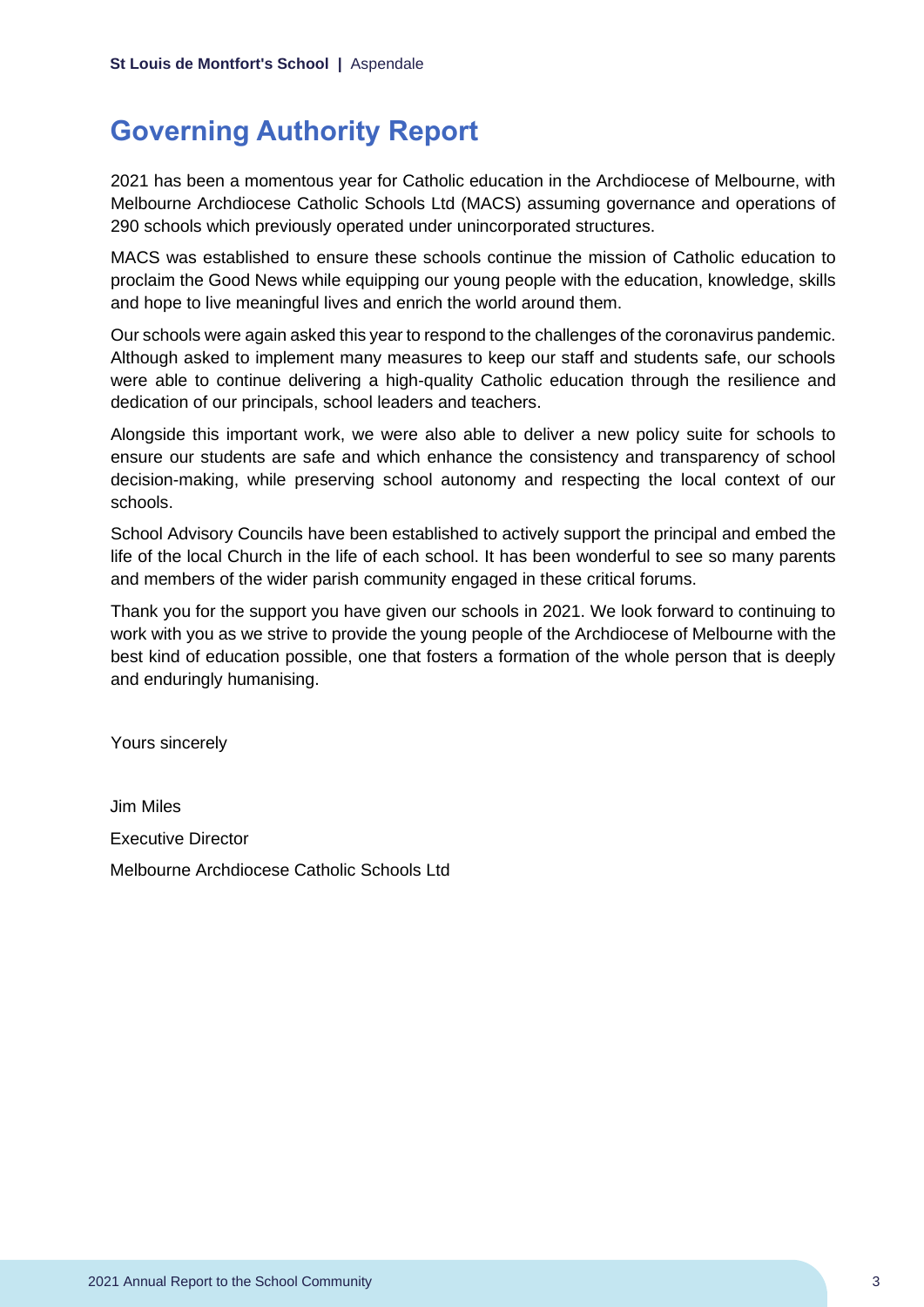## <span id="page-4-0"></span>**Our School Vision**

We are a Faith Community who bring life to the Gospel in our search for Truth, Beauty and Goodness.

We foster a culture of deep learning by providing powerful and authentic opportunities and challenges through co-design.

We influence the hearts and minds of self and others to lead hope-filled lives of impact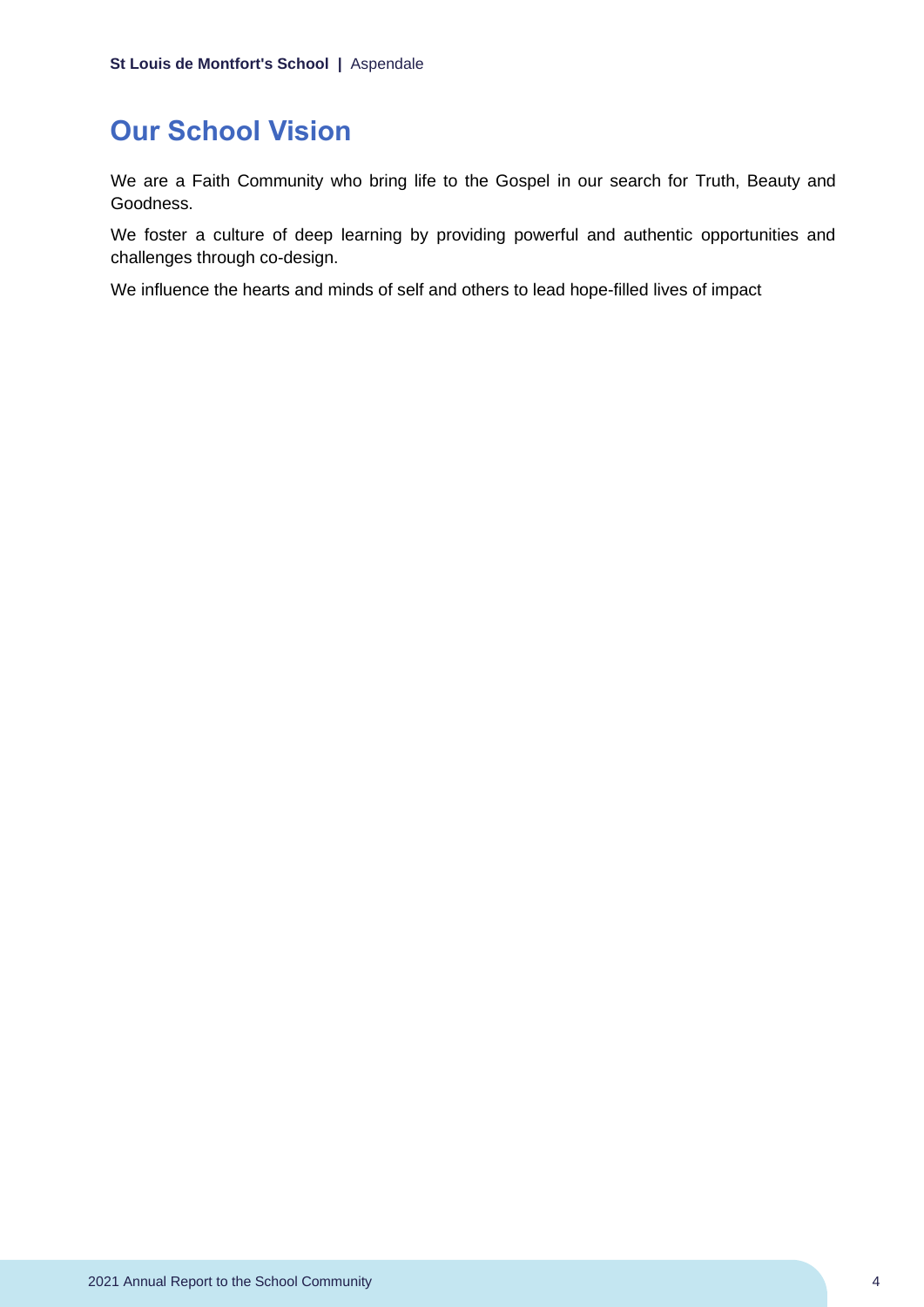## <span id="page-5-0"></span>**School Overview**

St Louis de Montfort's School is a co-educational Catholic parish primary school located in the Melbourne bayside suburb of Aspendale on the Mornington Peninsula. We are committed to providing a curriculum that will ensure the intellectual, social, physical, aesthetic and moral development of all students.

The school is on a site of 3.4 hectares (8.5 acres), approximately 1.2 km from Aspendale railway station on the Frankston line. The school is within a kilometre of the beach and is only two kilometres from Mordialloc. At the rear of the school is a municipal bicycle path and a secondary drain, which leads to the Edithvale Wetlands. Aspendale Gardens, on the far side of the secondary drain is linked to the school by footbridges. Road access is via Mordialloc or Edithvale.

The structure of the school comprises 27 classes, all of which are straight grades, with an average of 22 students per class.

St Louis de Montfort's aims to honour the sacred dignity of students; both as learners and people and ensure that all members of our learning community are empowered, engaged and connected. We believe in creating a culture of learning and collegiality that focuses on expert teaching, inclusive practices & improved student achievement. We aim to foster inclusive practices that respond to learning diversity so that all students are positively engaged in learning.

### **Parish Links**

Fr Andrew Jekot is Parish Priest at St Mary of the Cross MacKillop Catholic Parish of Mordialloc and Aspendale. He resides at St Brigid's Parish House and his office is located at St Louis de Montfort's Church.

We continued to build on our strong Parish relationship, with Fr Andrew Jekot, celebrating Mass with students and continuing to provide rich celebrations for our families through our Sacramental program. As a school we examined how we integrate the teaching of Religious Education with our Inquiry Units of work and refined our planning processes to reflect this.

### **Family Background**

St Louis de Montfort's provides a dynamic sense of community and fosters a welcoming family atmosphere. St Louis de Montfort's has a strong parent group, who are vital to the sense of belonging in the school. Parents are welcome to participate in all aspects of the school, with the main support coming through the Parent and Friends Association, Parish Education Board, Canteen, Uniform Shop and individual contributions in the classrooms through literacy helpers, and assisting with swimming, excursions or for special school events.

St Louis de Montfort's School community is predominantly Anglo-Saxon, with Language Backgrounds Other than English (LBOTE) of 0.82%. The school has a Direct Measure of Income (DMI) rating of 103 with a classification as a middle income area. The percentage of families on Education Maintenance Allowance (CSEF) is 3.44%. Student Prep to Year 6 retention rate is 96.7% and 87% of Prep enrolments are Catholic.

### **Additional Learning Support**

St Louis de Montfort's is committed to providing an inclusive learning program for all students. This includes students with disabilities, with learning difficulties and those requiring extension and enrichment. Programs are aimed at promoting optimal participation in the mainstream curriculum for all students, and achievement of each individual's potential. The Student Support Group (SSG) consists of our Senior Leadership Team, and Learning Diversity and Wellbeing Leader. The SSG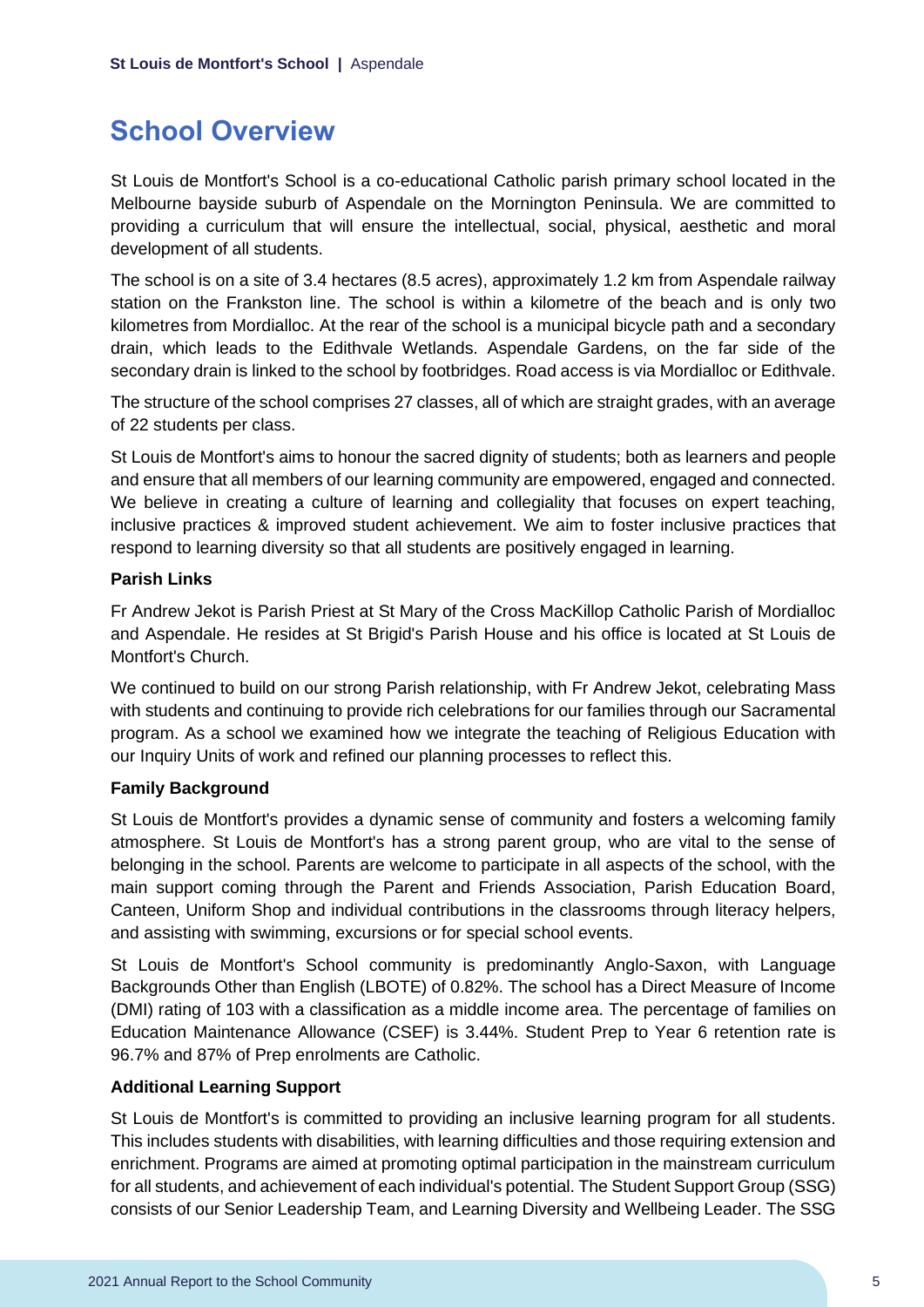provides support and resources to students, teachers and families to identify student needs and develop appropriate adjustments and strategies to address these. In 2021, 86 students received support through the Nationally Consistent Collection of Data (NCCD) funding, and a further 36 were included in our NCCD count.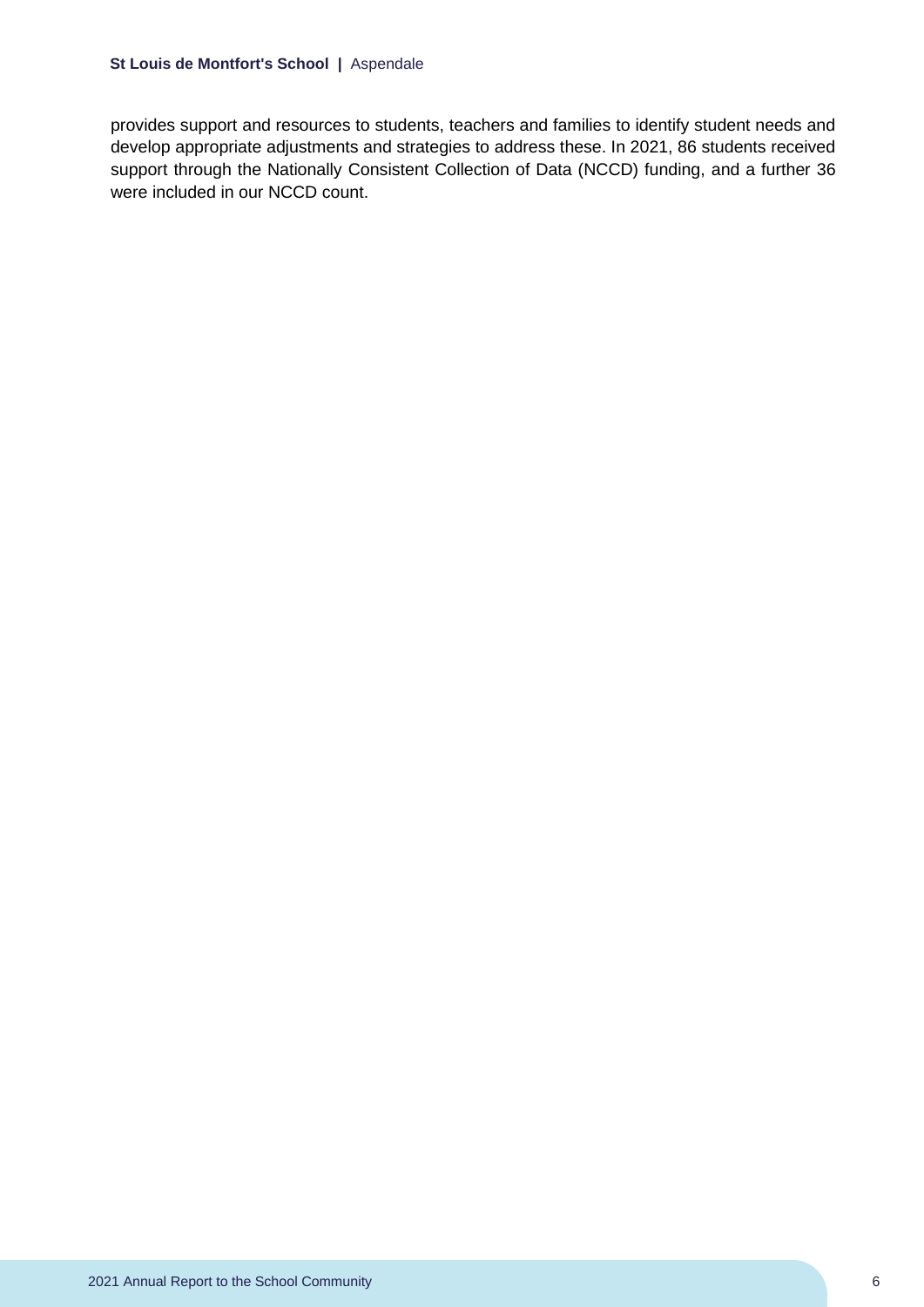## <span id="page-7-0"></span>**Principal's Report**

It is with great pleasure to present the 2021 Principal's Report to the St Louis de Montfort's School community. It is a report built from a deep sense of fulfilment and gratitude for all that has been achieved in 2021.

I would like to begin by thanking everyone - students, parents, carers and staff - for their contribution to St Louis school life. The impact of COVID-19 was felt at every level across our school and undeniably our world. Life as we knew it changed with new societal norms and ways of living being placed upon us. What was once certain and comfortable, became unpredictable and surreal. Through all the disruptions and restrictions associated with COVID-19, it is important we recognise and celebrate how as a school community at St Louis de Montfort's we continued to support and strengthen our students and also one another throughout the pandemic.

We've learned this year that life can be challenging and as in previous years, the mental health and well-being of our students and staff remains at the forefront. I would like to express my thanks to all members of our community for the care, understanding and commitment carried out to maintain connection and provide continuous learning. Our strong partnership between home and school is a credit to each and every person. Together, we have worked through the uncertainties, challenges, opportunities and successes of Remote and Flexible Learning and Return to School.

I wish to acknowledge the staff of St Louis for their utmost professionalism during a time where overnight they were asked to rethink and redesign how they meet the needs of their students in the online world. With this, they held closely that the learning and teaching during a pandemic were of importance, and as well that the health, safety and wellbeing must come first at all times. As a school, we operated with the understanding of the complexities of home lives and the mental, emotional and physical strain our communities were facing. Through all of this, our staff continued to work strategically on our goals on the Annual Action Plan, meeting the wellbeing and learning needs of students, providing a robust curriculum delivery plan and continuing to develop each child's relationship with God.

I also wish to thank our parents and caregivers for supporting your children and our staff during the time when children were learning from home. While home learning was not without its challenges, you showed enormous commitment to working in partnership with staff to ensure our children continued to flourish.

To all our students at St Louis, what a year it has been for each of you. 2021 was not quite what you expected, in fact, it looked nothing like you expected. From the learning experiences you were looking forward to, to simply being able to interact face-to-face with your peers and teachers - no one would have ever thought that schools would be closed and you would be asked to learn from home. Thank you for persevering, bringing your best self and looking at the good that each day brought. You are amazing!

Through all of this, we had some great achievements and were also able to participate in some events, incursions/excursions, sports days, sacraments and transition programs and camps even if they were modified. My hope is that in reading this Annual Report you too feel a great sense of accomplishment and are proud to be a part of this school community.

I am incredibly honoured to lead this great school, a school where faith, learning and wellbeing continue to be our mission. I feel so very grateful to work alongside our remarkable students, staff, parents, caregivers and community members.

Carmel Stutterd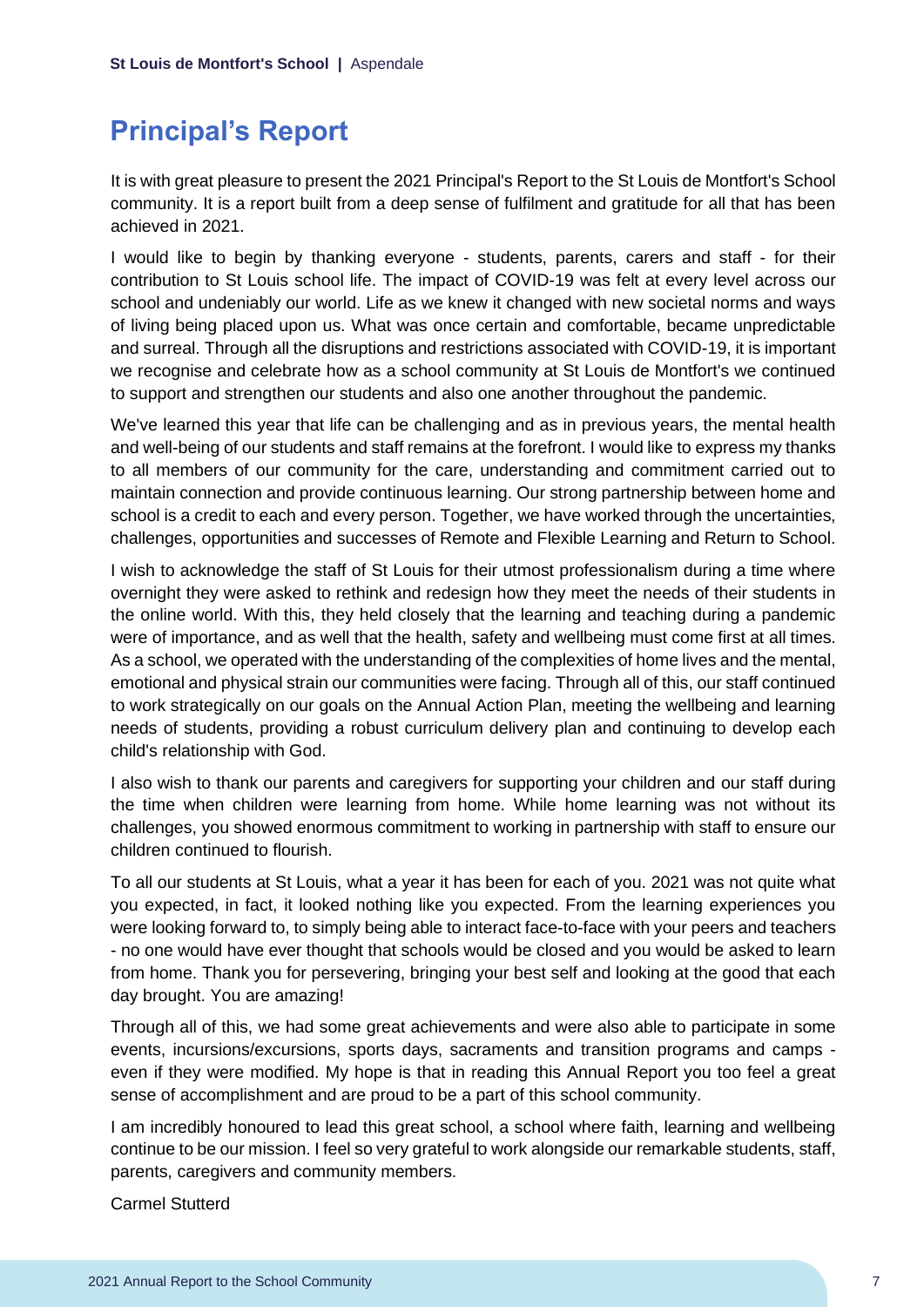## <span id="page-8-0"></span>**Education in Faith**

### **Goals & Intended Outcomes**

Education In Faith

St Louis de Montfort's goals in Education in Faith are to:

- honour the sacred dignity of our community including students, staff and families.
- appreciate the value of Catholic faith and to respect other faiths and worldviews that permeate Australia's diverse society.
- create a common vision for learning that is dynamic, transformative and hope-filled.
- Enhance our Catholic Identity through leadership, relationships, high-quality contemporary programs all whilst operating in the context of our Catholic faith.

#### Intended Outcomes

- Foster an appreciation and deep understanding of the richness of the Catholic Tradition
- Nurture an openness to 'encounter' where rich and relevant connections are made possible.
- Explore ways to express the Gospel in our daily lives as alive and authentic
- Cultivate spiritual, social and emotional growth in a safe and protective environment
- Engage in diverse and meaningful experiences of prayer

### **Achievements**

Religious Education is the key learning domain unique to Catholic schools. The course content is outlined in documents produced by the Religious Education Department of the Catholic Education Office, Melbourne and further developed by staff at St Louis de Montfort's. The Religious Education experiences are designed to support students to make connections with life and faith.

There have been a number of activities and events in 2021 relating to the Catholicity of our school, which 'add value' to the achievement and spiritual development of our community. Unfortunately many of our planned events were impacted by the restrictions imposed by Covid-19 and so were celebrated virtually, in a reduced capacity or in a creative manner.

### **VALUE ADDED**

These include:

- Whole school Masses/Prayer Services, such as Beginning of Year Mass, Ash Wednesday, St Louis de Montfort's Feast Day, Mission Mass, End of the Year Mass of Thanksgiving and Graduation Mass.
- F.I.R.E Carrier Smoke Ceremony linking our faith with Indigenous beliefs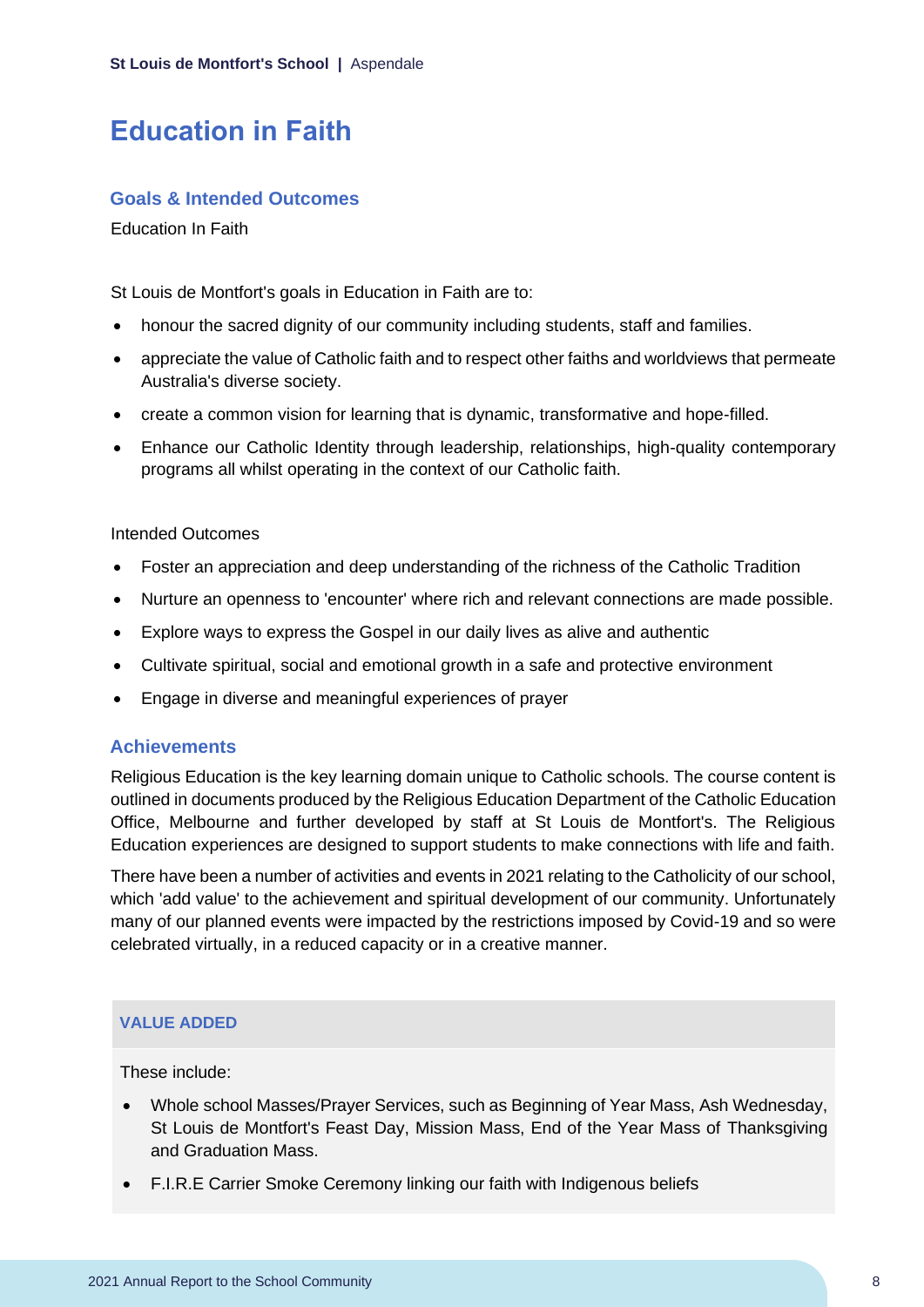- Students made artistic representations of The Stations of the Cross set up in the Church for parishioners to also view
- Whole School Mass and activity day to celebrate 200 years of Catholic Education
- Sacramental Faith Education Nights, Family Activity Nights and Reflection Days
- Sacramental celebrations of Year 5 First Eucharist (carried over from 2020 due to Covid), Reconciliation and Confirmation
- Working with Faith and Social Justice Student leaders to prepare for school based liturgical activities
- Social Justice fundraising and awareness activities were also organised for those less privileged such as Project Compassion, Can Drive and St Vinnie's Christmas Hampers
- Reporting on Religious Education in our twice -yearly student reports has continued.
- Daily Class Prayer each morning, where the whole school begins the day in prayer
- PLC on Prayer and Spirituality focussing on praying a Labyrinth and Visio Divina
- Professional development has continued around curriculum, with a focus on developing our knowledge and understanding of the Pedagogy of Encounter
- Implementing a new Religious Education Planning Proforma incorporating the Pedagogy of Encounter and making links with Inquiry

Continuation of our termly focus of our School Values aligned with Scripture:

- Collaboration 'For as in one body we have many members, and not all the members have the same function' (Romans 12: 4-8);
- Community 'Let the little children come to me' (Luke 18: 15-17);
- Innovation 'You are the light of the world' (Matthew 5: 13-16);
- Respect 'In everything do to others as you would have them do to you; for this is the law and the prophets' (Matthew 7: 7-12).
- Professional learning was undertaken in developing our knowledge and understanding of the Pedagogy of Encounter- Is our Society Just and Fair presented by Dr Adrian Lacey.
- Year One students writing letters to the parishioners
- Pre-recorded Mass and Graduation Celebration
- Acknowledgement of special days ie: Bully- No Way, Harmony Day, ANZAC Day, Remembrance Day.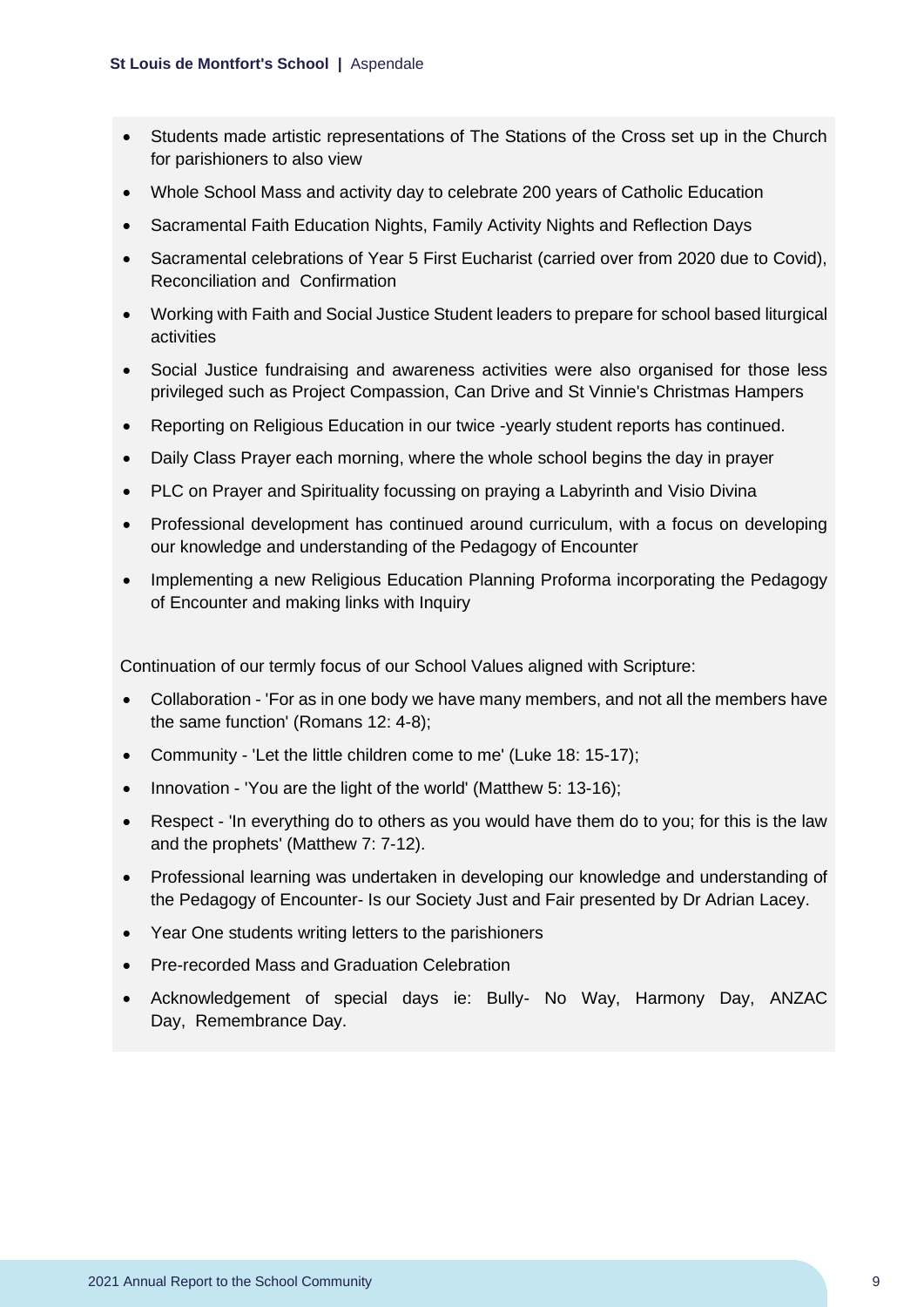## <span id="page-10-0"></span>**Learning & Teaching**

## **Goals & Intended Outcomes**

Goals

- That a deep knowledge of curriculum, expertise in learning and teaching and the ability to make relevant and rich connections is established and provided.
- That learning and teaching occurs in response to the needs of each student.
- That data is used in real, responsive and meaningful ways to inform learning and teaching and ensure improved student achievement.

### Intended Outcomes

- Establish a curriculum delivery plan.
- Develop a culture that recognises and explores new pedagogies for deep learning that are evidence-informed.
- Build capacity of instructional, high impact teaching strategies.
- Establish a common understanding of assessment practice to maximise student learning outcomes.
- Strengthen a data plan for learning and teaching, incorporating summative and formative data.
- Use assessment practices to ensure growth and progress for all students.
- Adapt early identification, assessment and intervention to support all students.

## **Achievements**

The unprecedented impact of COVID-19 continued to take its toll during 2021. Whilst the beginning of the year enabled our students to return to school, we entered another lockdown on the 13th February for five days. It was from then that the rest of the year continued to be a rollercoaster of uncertainty with our school community experiencing periods of learning at school or online. It was wonderful to see our community rally together and support each other through it all.

We need to celebrate the strength of our partnerships that only continued to develop as the year progressed. 'Together we achieve more.'

There continues to be much to celebrate at St Louis de Montfort's in the area of Learning and Teaching including the following:

- Beginning of year units planned and implemented to focus on our school values and student wellbeing
- Encouragement of student voice to guide learning in our inquiry units of work
- Continued focus of the connection between our student's wellbeing and learning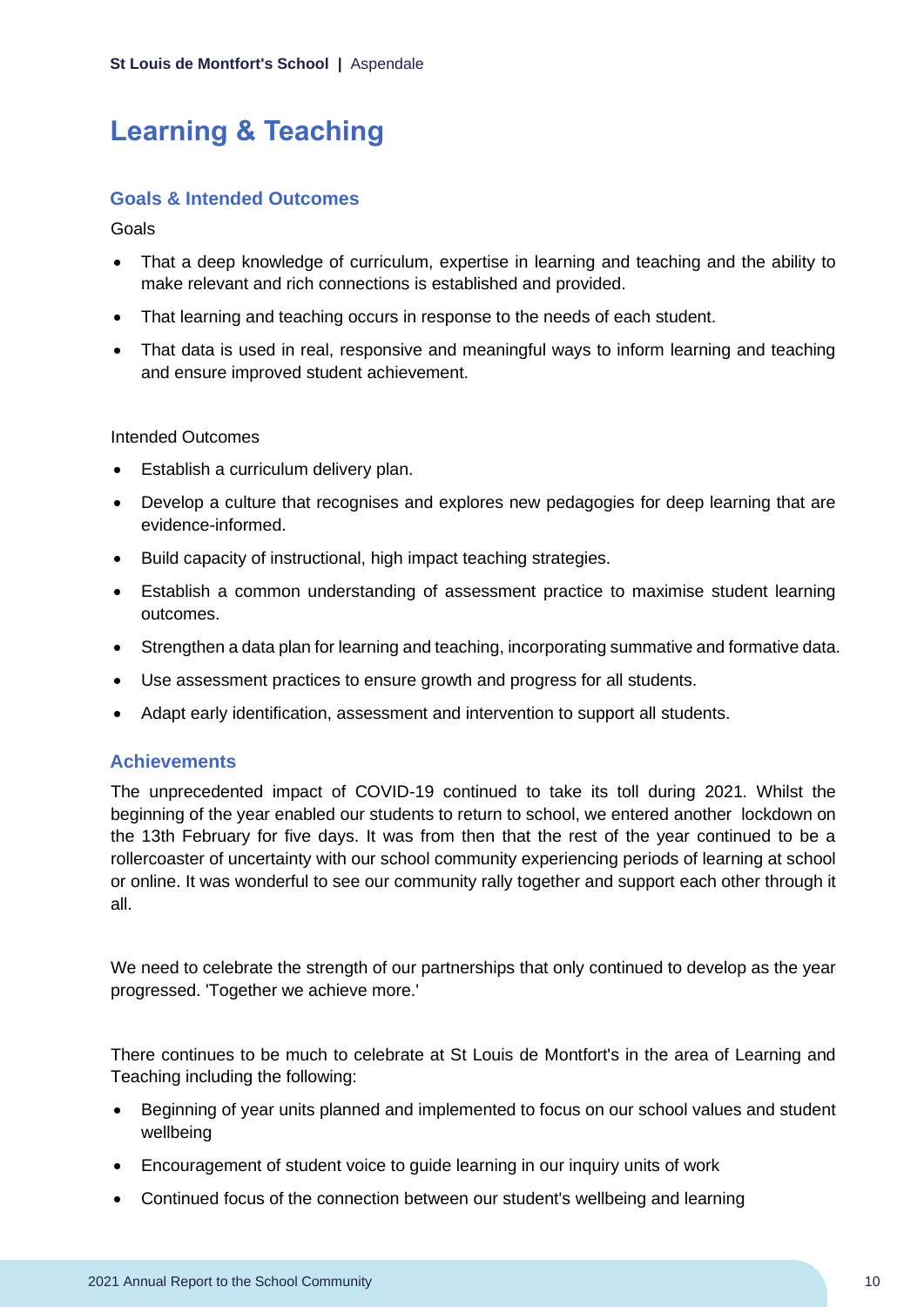- Introduction of an Environmental/Science Teacher in the G2K program and a more targeted program directed at Year 3 and 4
- The introduction of STEM classes for all year 5 and 6 students
- Introduction of chromebooks to our Year 3 and Year 4 cohorts and relevant workshops to support our students in this place
- Data conversations are an integral part of team and level planning
- Individual writing goals created for all students in the Junior school
- A learning intervention room to target students at their point of need was established.
- Tutoring commenced in targeted learning and teaching in numeracy.. Support for Literacy using LLI continued for targeted students
- Individual learning needs were addressed through focussed planning sessions, the development of Individual Learning Plans and varied intervention programs (onsite and remotely).
- Focussed attention on the High Impact Teaching Strategies, in particular, Learning Intentions and Success Criteria (content and skill).
- Embedded yearly overview for learning areas and capabilities aligned to the school values continued
- Genuine focus on current pedagogy in Mathematics and planned professional learning. Whole staff professional development day with Rob Vingerhoets
- Professional development in Smart spelling was provided for staff across the different levels of the school
- Professional Learning for all staff in the 'Intervention Framework Module.'
- Embedding of online learning and pedagogy: Google Classroom , Seesaw, Screencastify, Google Meets, etc.
- Further Adaption of assessment and reporting expectations to meet the remote and flexible leaning requirements
- Used data to differentiate the curriculum, pedagogy and learning environments to suit student needs.
- High-quality research to inform planning and practice and to improve teacher practice and student learning outcomes (led by the school Research Lead).
- Developed understanding of online learning and pedagogy: Google Classroom , Seesaw, Screencastify, Google Meets, etc.
- Various events and celebrations such as: District Swimming, St Louis Feast Day, Catholic Care Family Week, Feast of the Sacred Heart Mass, Science Week, 100 Days of Prep, Book Week with virtual visits by different authors, Learning Conferences, Easter Bonnet Parade, Y6 camp to Phillip Island under canvas, Confirmation, Y5 Eucharist and Y3 Reconciliation, Special Lunch Days, St louis Cross Country, Introduction of swimming squad training.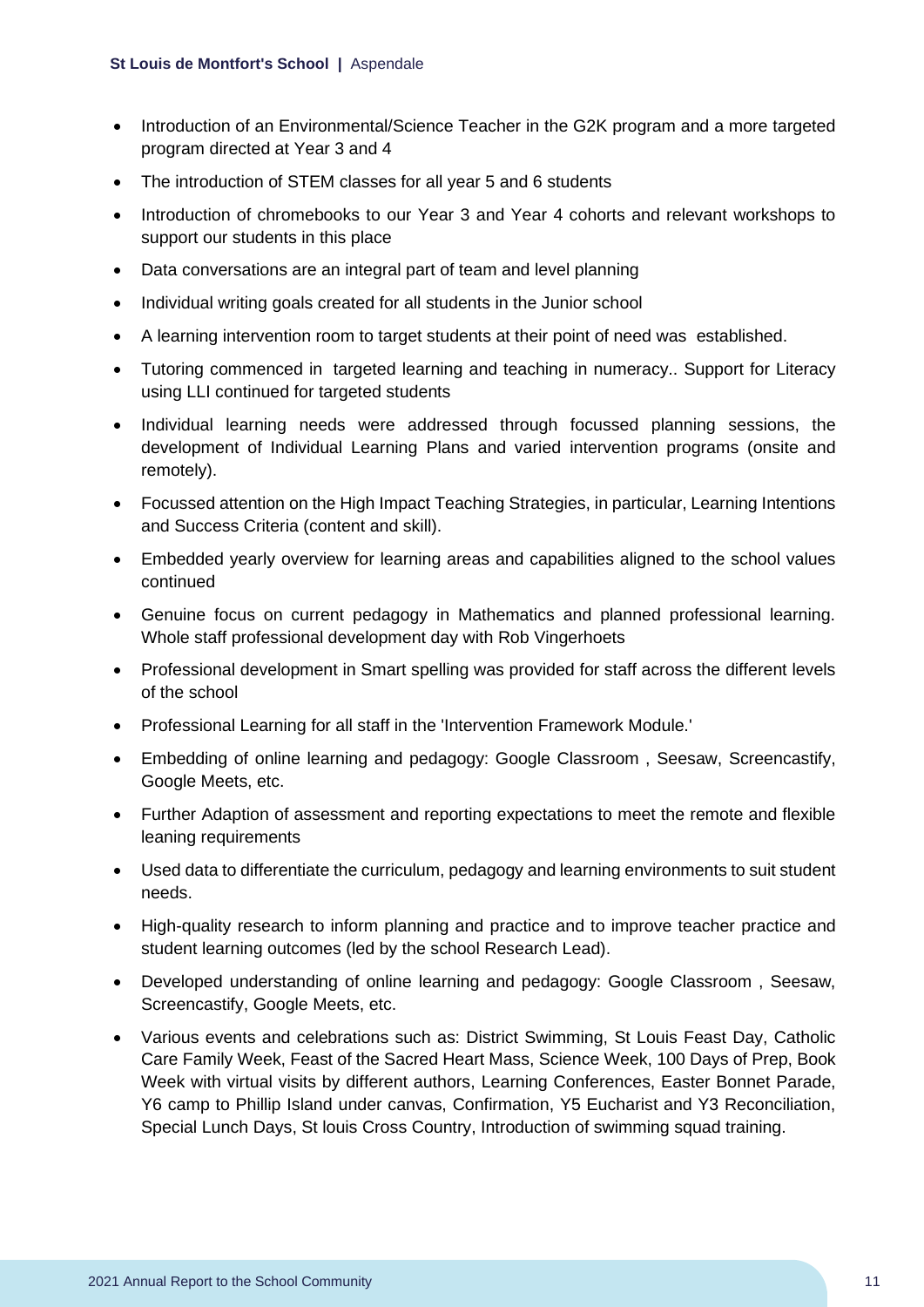#### **STUDENT LEARNING OUTCOMES**

St Louis de Montfort's used an in-depth and extensive assessment schedule that incorporated a range of formative and summative assessments to monitor and assess student growth and progress across the year. This schedule continues to be reviewed and altered to reflect research related to best practice.

The key literacy assessments included the Progressive Achievement Testing in Reading (PATR), Marie Clay Observation Survey, Fountas and Pinnell and Writing Moderation and Analysis. Some of the Key numeracy assessments included the Progressive Achievement Testing in Mathematics (PATM), Learning Framework in Number Assessment (LFIN) and Essential Assessment (Pre/Post Testing)

NAPLAN SPA Data

This year the NAPLAN Tests were back on the agenda. All of our Year 3 and 5 students completed the tests in the traditional form of pencil and paper.

The Year 3 NAPLAN data for 2021 indicates that we have outperformed the state mean in all areas - Reading, Writing, Grammar and Punctuation, Spelling and Numeracy. In Year 5, we have also shown higher or comparative median results in Reading, Grammar and Punctuation and Numeracy. Our median scores in Writing and Spelling are slightly lower than the state's median score.

NAPLAN data analysis and ongoing analysis of teacher assessments ensures that our Annual Action Plan reflects the areas of learning that require the greatest emphasis.. Professional development for teachers in the area of Spelling and Numeracy were a focus for 2021. Writing continued to gain momentum from the Professional Learning provided for members of our staff in 2020.

The following graphs shows the percentage of students at St Louis de Montfort's who achieved at, or above, the National Minimum Standard in Literacy and Numeracy.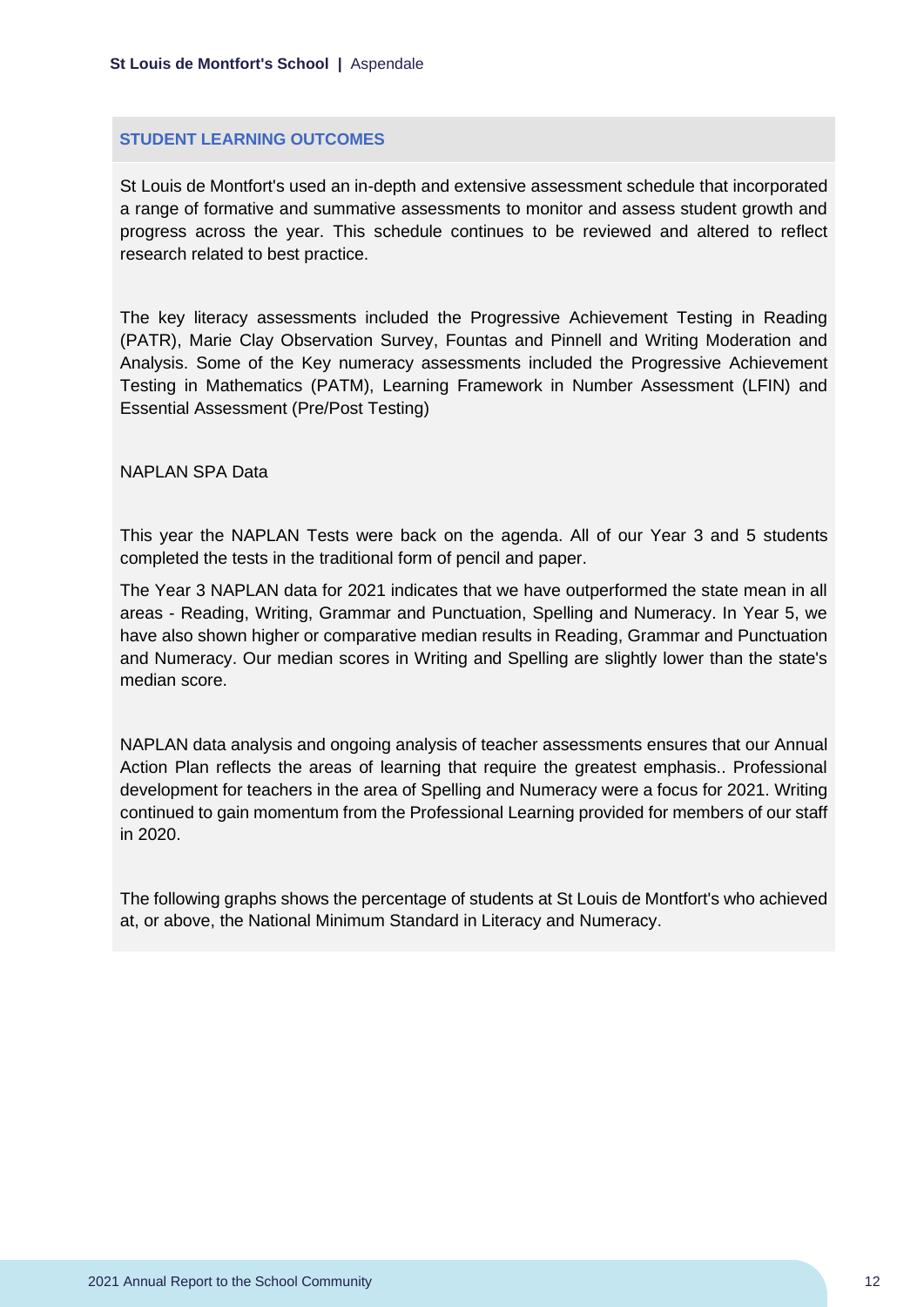



2021 | Year 5

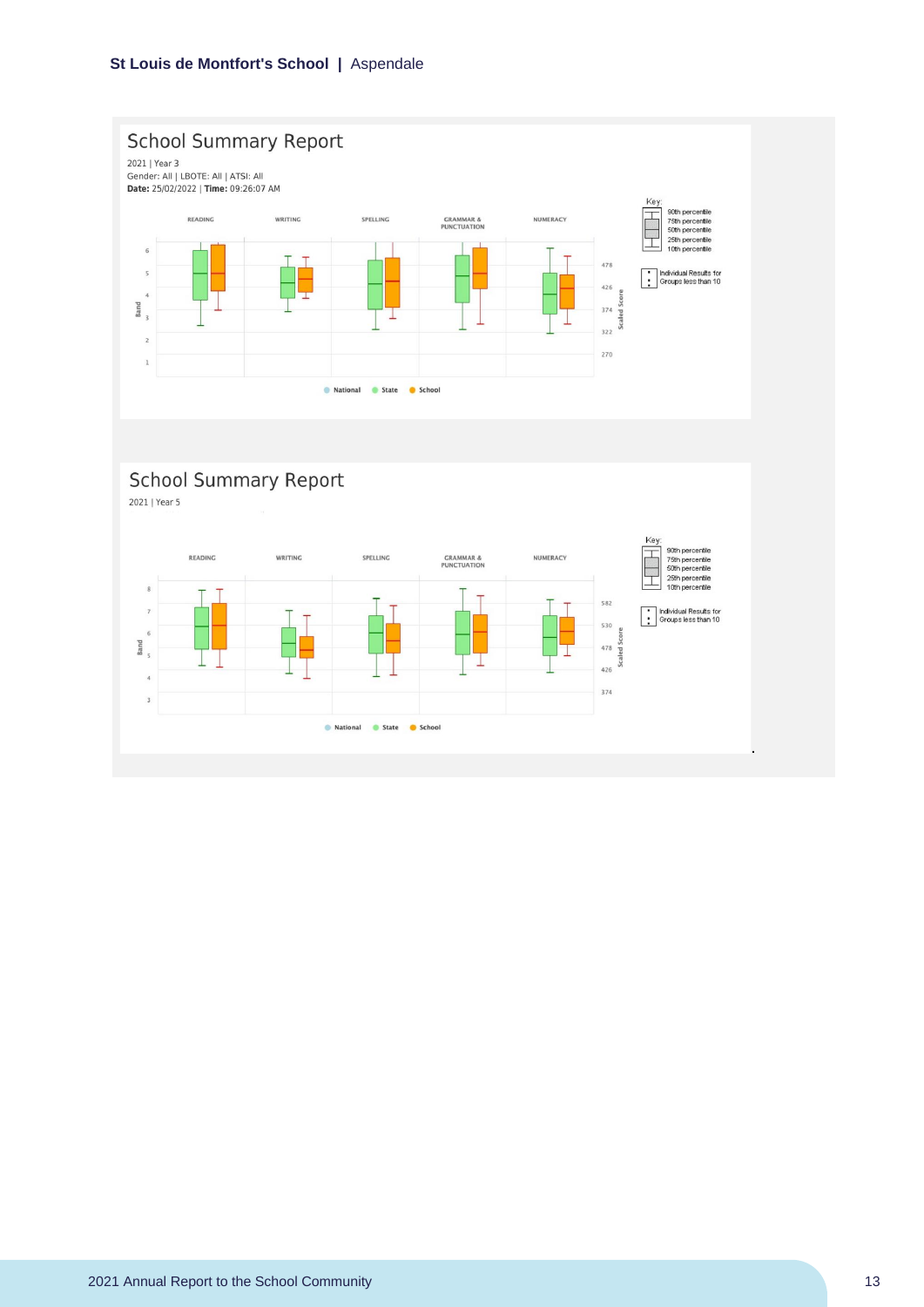| <b>NAPLAN TESTS</b>                   | 2019<br>$\frac{9}{6}$ | 2020                         | $2019 - 2020$<br><b>Changes</b> | 2021<br>$\frac{0}{0}$ | $2020 - 2021$<br><b>Changes</b> |
|---------------------------------------|-----------------------|------------------------------|---------------------------------|-----------------------|---------------------------------|
|                                       |                       | $\star$                      | $\star$                         |                       | $\star$                         |
| YR 03 Grammar &<br><b>Punctuation</b> | 97.8                  | $\qquad \qquad \blacksquare$ |                                 | 97.5                  |                                 |
| <b>YR 03 Numeracy</b>                 | 100.0                 | $\qquad \qquad \blacksquare$ |                                 | 100.0                 |                                 |
| YR 03 Reading                         | 98.9                  | $\qquad \qquad \blacksquare$ |                                 | 98.7                  |                                 |
| <b>YR 03 Spelling</b>                 | 98.9                  | -                            | $\overline{\phantom{a}}$        | 100.0                 |                                 |
| <b>YR 03 Writing</b>                  | 100.0                 | $\qquad \qquad \blacksquare$ |                                 | 100.0                 |                                 |
| YR 05 Grammar &<br><b>Punctuation</b> | 97.1                  |                              |                                 | 96.9                  |                                 |
| <b>YR 05 Numeracy</b>                 | 100.0                 | $\qquad \qquad \blacksquare$ |                                 | 100.0                 |                                 |
| YR 05 Reading                         | 99.0                  | -                            |                                 | 98.9                  |                                 |
| <b>YR 05 Spelling</b>                 | 99.0                  | $\overline{\phantom{a}}$     |                                 | 95.8                  |                                 |
| <b>YR 05 Writing</b>                  | 99.0                  | -                            |                                 | 96.8                  |                                 |

### **PROPORTION OF STUDENTS MEETING THE MINIMUM STANDARDS**

\* There are no NAPLAN results to report in 2020 as the Australian Government decided that due to the COVID-19 pandemic NAPLAN Assessments would not take place.

\*\* Data cannot be reported for this year as the number of students that sat the test was below 5 and the data has been suppressed for privacy reasons in accordance with the ACARA NAPLAN data reporting provisions.

\*\*\* No students sat the NAPLAN tests in this year level and in one or both of the relevant years.



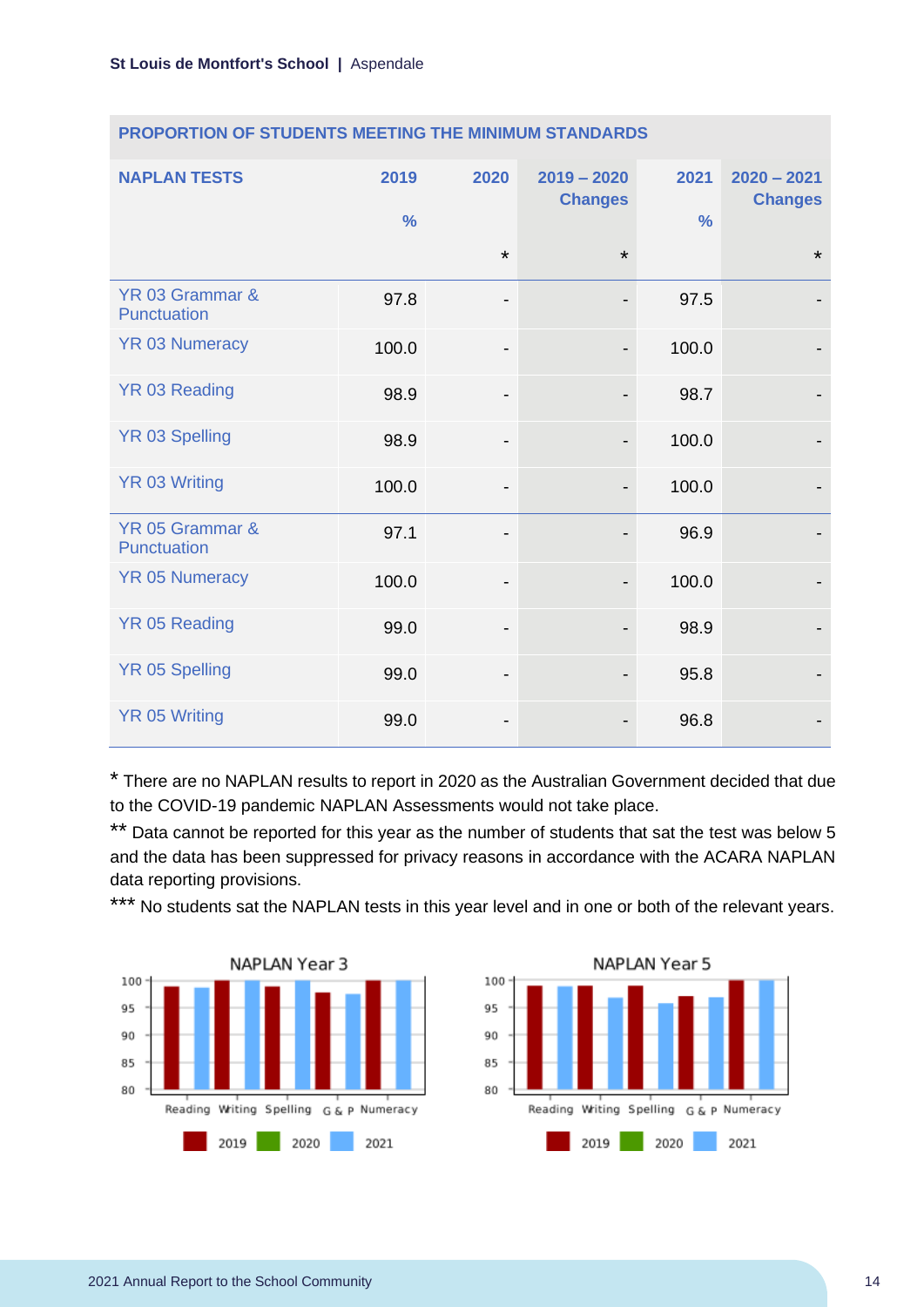## <span id="page-15-0"></span>**Student Wellbeing**

## **Goals & Intended Outcomes**

Wellbeing:

Goal: That a whole school approach to wellbeing is evident.

Intended outcomes:

- To meet the needs of student wellbeing and issues arising from the pandemic
- To strengthen our approach to tailoring SEL to student points of need.
- Develop and strengthen student voice and agency in the classroom and throughout the school.

## **Achievements**

Throughout 2021 St Louis has deepened the understanding of our strategic plan and coordinated approach to supporting student wellbeing through classroom, school and extra-curricular support programs by:

- Relationship building unit of work for the beginning of the school year to forge strong, trusting and supportive relationships between teachers and students and students and peers.
- Regular meetings with our SSG (student Support Group) with teachers to identify children at risk and support the academic achievements and wellbeing.
- Use of multiple resource packages to build SEL( Social and Emotional Learning) opportunities targeted at point of need for students.
- Set up of our wellbeing room the HIVE with a focus on emotional regulation for students.
- Implementation of Positive Behaviour Management Policy and procedures through positive psychology and positive behaviours lens.
- Implementation of a new school wide behaviour matrix in light of a focused pro-social curriculum.
- Continued development of Student Representative Council encompassing students from P-6 to promote student empowerment and an active space for student voice.
- Continued work within students leadership onsite and online to promote students engagement and agency through the school.
- Providing support groups for students with social emotional challenges both onsite and online.
- Utilising the eXcel framework to support our school community with specific challenges through COVID pandemic and lockdown periods.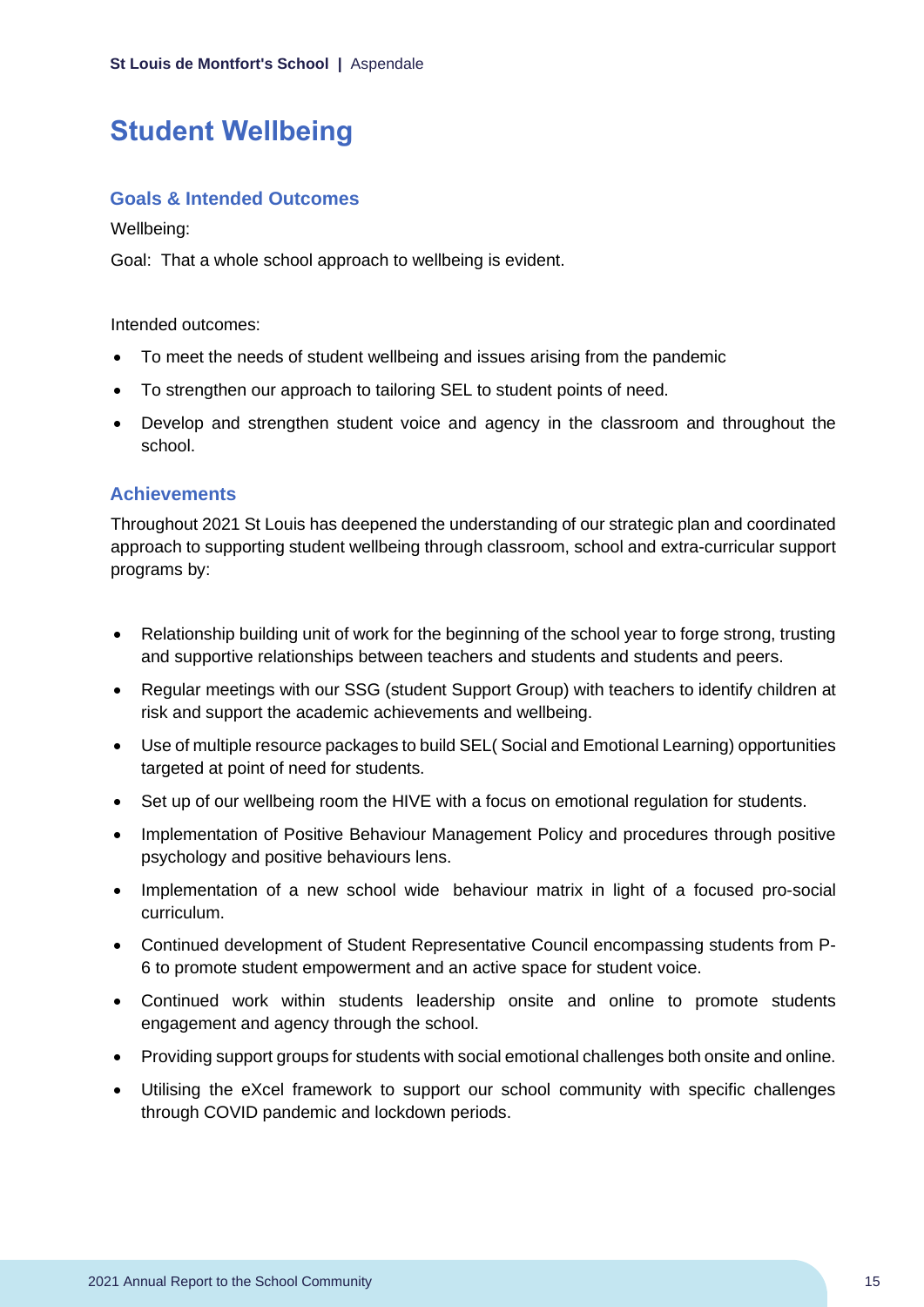#### **VALUE ADDED**

St Louis has continued with a strong focus on student wellbeing and is committed to the professional development of staff in supporting our students. In 2021 there was a need to focus on creating a safe and enabling classroom environment both at school and in an online environment. Through the COVID 19 pandemic in 2020 and then again in 2021 and a move between remote learning and onsite St Louis drew on our strategic plan objectives to make a whole school approach to wellbeing evident and took wellbeing virtual providing additional support to our school community through difficult and complex times.

Through 2021 we modified our approach to wellbeing to make our support accessible from home these included but were not limited to;

- Wellbeing Days for the whole school with activities promoting positive emotions and connection.
- Online disco's sessions to engage our school community
- Online afternoon connection activities including cooking, gardening and Yoga/Mindfulness
- Classroom focus on wellbeing check ins and follow up with students in need.
- Online Peaceful Kids program

### **STUDENT SATISFACTION**

Feedback from our school community was collected during the 2021 school year to enable us to be adaptive to the needs of students and parents. Acting on this feedback we were able to increasingly cater for individual needs through the online presence of teachers and student support staff. Communication with parents was a high priority to enable us to support the learning of students at home with the use of phone calls directly to parents initially used to promote connection and then continued to support students learning in the home environment.

During our return to onsite learning specific focus was placed on supporting students through our eXcel framework to successfully transition back into the school environment. Communicating with parents still remained a high priority and with the use of Google Meets we were able to continue with reporting to parents with online Parent Teacher interviews and the use of online Parent Support Group meetings.

#### **STUDENT ATTENDANCE**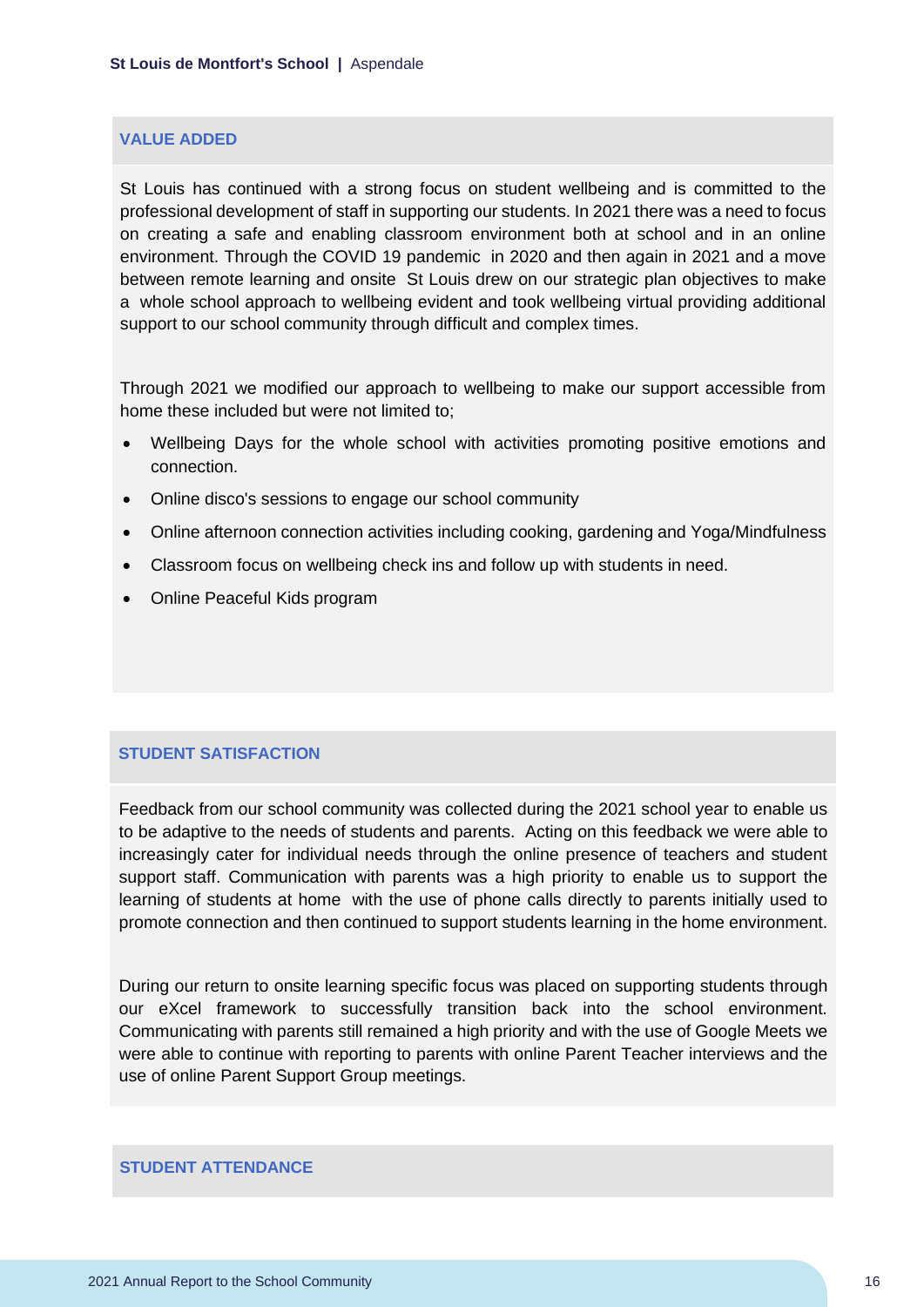- Teachers mark student attendance by no later than 9:30am, with the understanding that if a child arrives in the classroom after 8:45am they are marked late. Rolls are then remarked after lunch.
- Students who arrive after 8.45am are required to obtain a 'Late Arrival Pass' from the school office, to be handed to their classroom teacher. • In the event of parents wishing to collect their child early from school they will be required to report to the school office to complete an 'Early Withdrawal Pass' and present this to the class teacher before a child can be released. In this way the class teacher can be assured that all appropriate notification has been observed and that the child's whereabouts are fully known.
- Parents are encouraged to communicate an absence either via email to the classroom teacher or the office, or they can record a message of absence on the phone absentee line and these absences will be noted on Accelerus by the administration staff.
- If a child is absent and the parent has not contacted the classroom teacher or office, they will be marked as Absent, Reason Type: Unexplained. If the parent calls the office later in the morning, the office staff will update the roll for the classroom teacher for that student. However, if there is no communication about a student's absence from a parent, a call will be placed to parents indicating an unexplained absence.
- Should a child be away for more than three days without any explanation, teachers are encouraged to ring to check on the child's wellbeing.
- Parents planning a holiday within school time are asked to send a note/email to their classroom teacher.
- Unexplained absences and high levels of absenteeism are investigated by the Principal or Deputy with the view to developing and implementing strategies to minimise absences.

During Remote Learning student attendance requirements were modified as students were learning remotely. Each day our attendance roll was marked. Those students who attended onsite learning were marked as present, all other students were marked as offsite due to the Pandemic.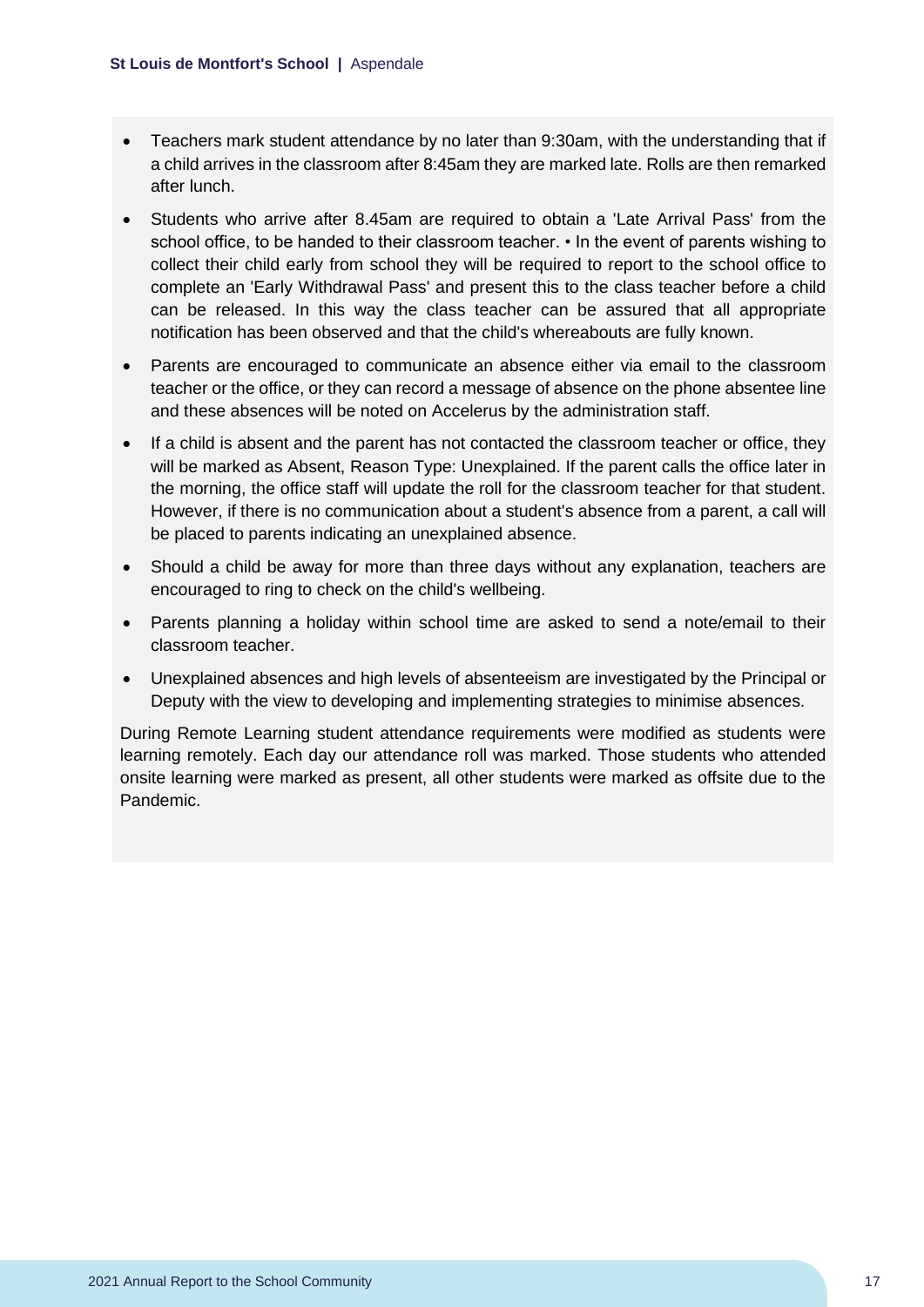## **AVERAGE STUDENT ATTENDANCE RATE BY YEAR LEVEL**

| <b>Y01</b>                 | 94.3% |
|----------------------------|-------|
| <b>Y02</b>                 | 95.8% |
| <b>Y03</b>                 | 94.5% |
| <b>Y04</b>                 | 95.7% |
| <b>Y05</b>                 | 95.3% |
| <b>Y06</b>                 | 95.3% |
| Overall average attendance | 95.1% |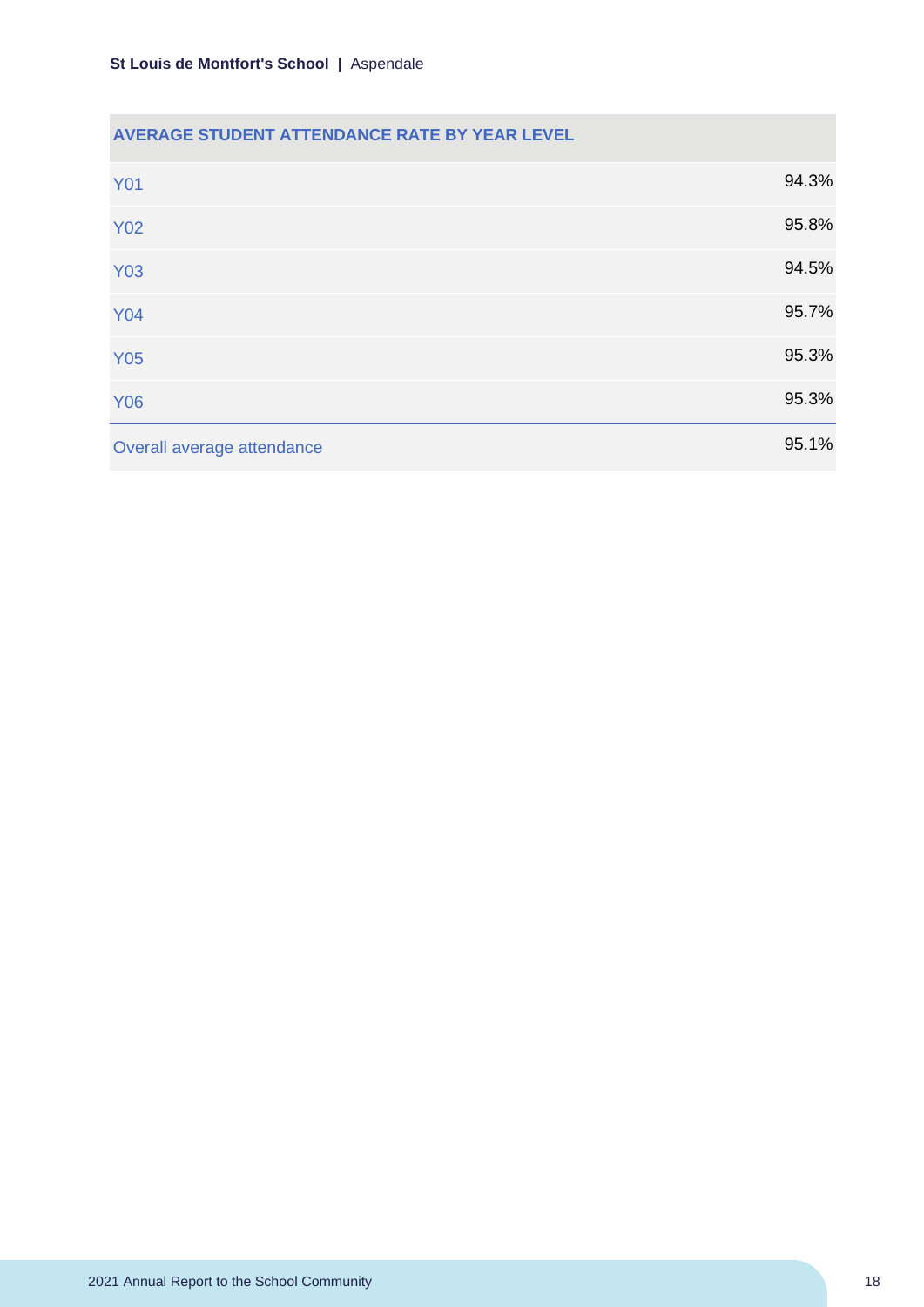## <span id="page-19-0"></span>**Child Safe Standards**

## **Goals & Intended Outcomes**

Goal

• That there is a strong focus on child safety standards and its impact on student connectedness and wellbeing

Intended Outcome

• St Louis de Montfort's intends to create a robust culture of child safety within the school community. The Victorian Child Safe Standards highlight the critical importance of schools fostering an environment of openness, inclusiveness and respect where children and young people feel valued.

## **Achievements**

At St Louis de Montfort's, we aimed to create and maintain a safe and inclusive environment for all students throughout our school. As an organisation that is committed to the implementation of the child safe standards, throughout 2021, the school looked at and reviewed Professional Development opportunities and policies to seek to improve practice and inform future pathways.

Some of the strategies and steps taken to bring about cultural change in the school community included:

- Professional Development on child safety standards with regular links through staff meetings to meet individual standards.
- Reviewed practices in managing risk in regards to student safety, professional development that raised awareness and provided clarity to staff of acceptable and unacceptable behaviour.
- Provided support and assistance to children who disclose child abuse, or are otherwise linked to suspected child abuse.
- Provided increased avenues for student voice and agency through student leadership and the Student Representative Council.
- Staff training provided to equip staff to identify and manage such incidents with ongoing supportive professional development, such as Mandatory Reporting.
- Continue to ensured that contractors that involve child-connected work for the school are informed about the school's child safety practices.
- Continue to implemented a sign in procedure for visitors/volunteers onsite compliant with child safety standards.
- Continued use of the 'Resilience, Rights and Respectful Relationships' curriculum to support social emotional learning and the personal and social capabilities and protective behaviours.
- Child Safety Code of Conduct signed by all staff.
- Employment of new staff involving a focus on the Child Safety Standards.
- Continue Professional Development in the PROTECT protocols.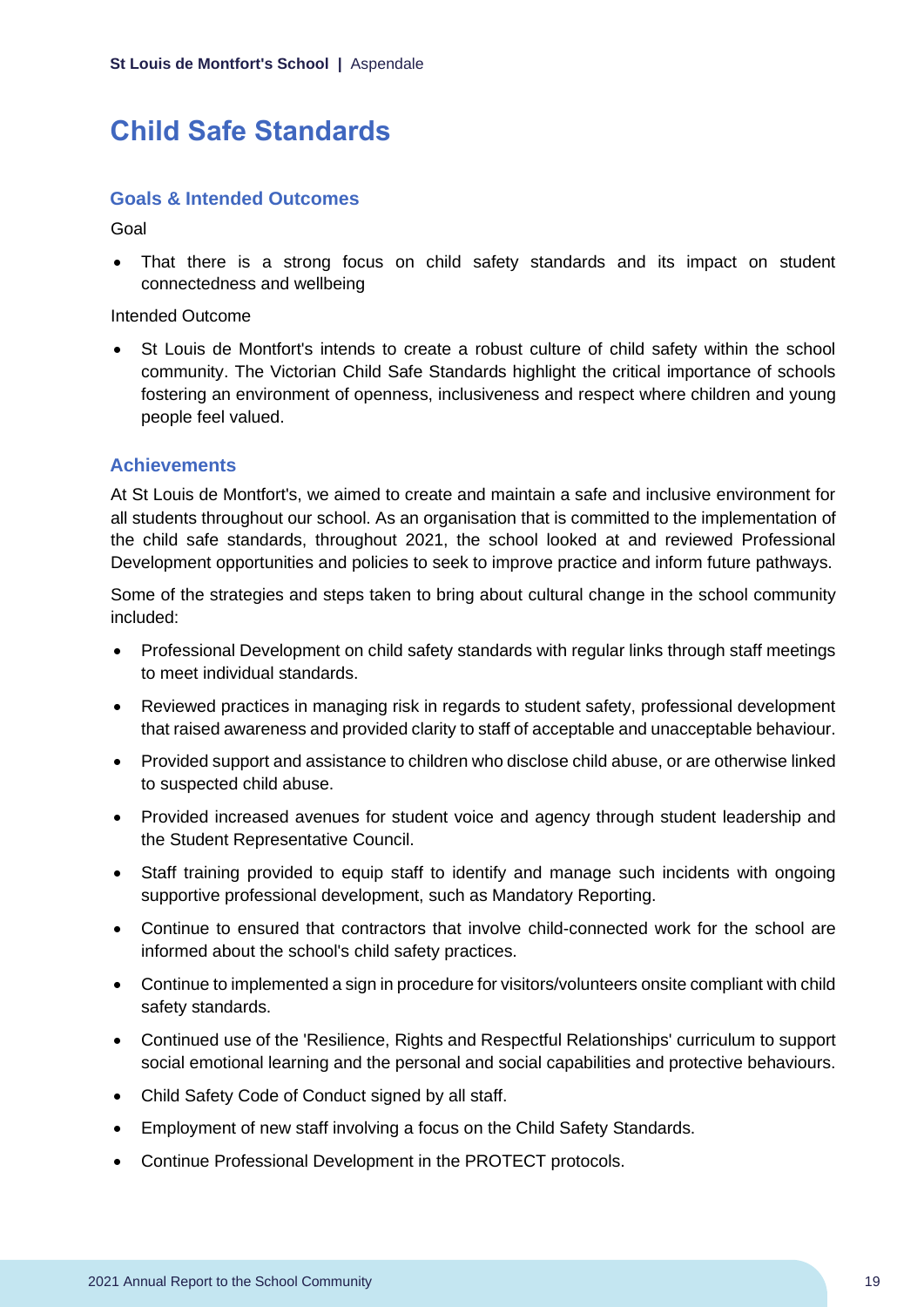## <span id="page-20-0"></span>**Leadership & Management**

## **Goals & Intended Outcomes**

**Goals** 

- That a narrow and sharp school improvement agenda brings life to the school vision.
- That a school agenda, in alignment with the MACS and DET, is delivered through an effective, instructional and distributive leadership structure.

### Intended Outcomes

- Respond to school performance data.
- Adapt and evolve leadership in response to the school and diocesan needs.

## **Achievements**

Achievements

- Continuing to navigate the constantly changing landscape due to COVID19, that impacted all operations to school life.
- Transfer school Governance to MACS
- Completed all new MACS policies
- Supporting staff through lockdown periods with staff wellbeing initiatives and regular check ins.
- Supporting onsite student supervision in lockdown periods.
- Engagement of the Leadership Team to the Southern Region School Wide Improvement Forum in 2021.
- The leaders focussed on building a culture of collaboration through formation and implementation of a PLC structure focused on improving student outcomes in Mathematics. This included developing teacher designed goals using evidence to inform practice.
- Whole School foci on the Teaching and Learning cycle to improve student numeracy outcomes and teacher practice.
- Implementation of a Science teacher in the G2K program for Year 3 and 4
- Introduced STEM as a subject for Year 5 and 6, facilitated by a specialist STEM teacher and classroom teacher to support and to extend during the week.
- Staff undertook a variety of Professional Learning activities. The school ensured that we met compliance through professional learning in a number of areas, including emergency management, first aid, mandatory reporting and child safe standards.
- Regular Senior Leadership, Leadership and Lead Learner meetings that allowed us to sharpen our improvement focus. This also included managing the ever-changing landscape that COVID19 brought.
- NCCD gathering of evidence, staff expectations, professional learning in this area and funding approved.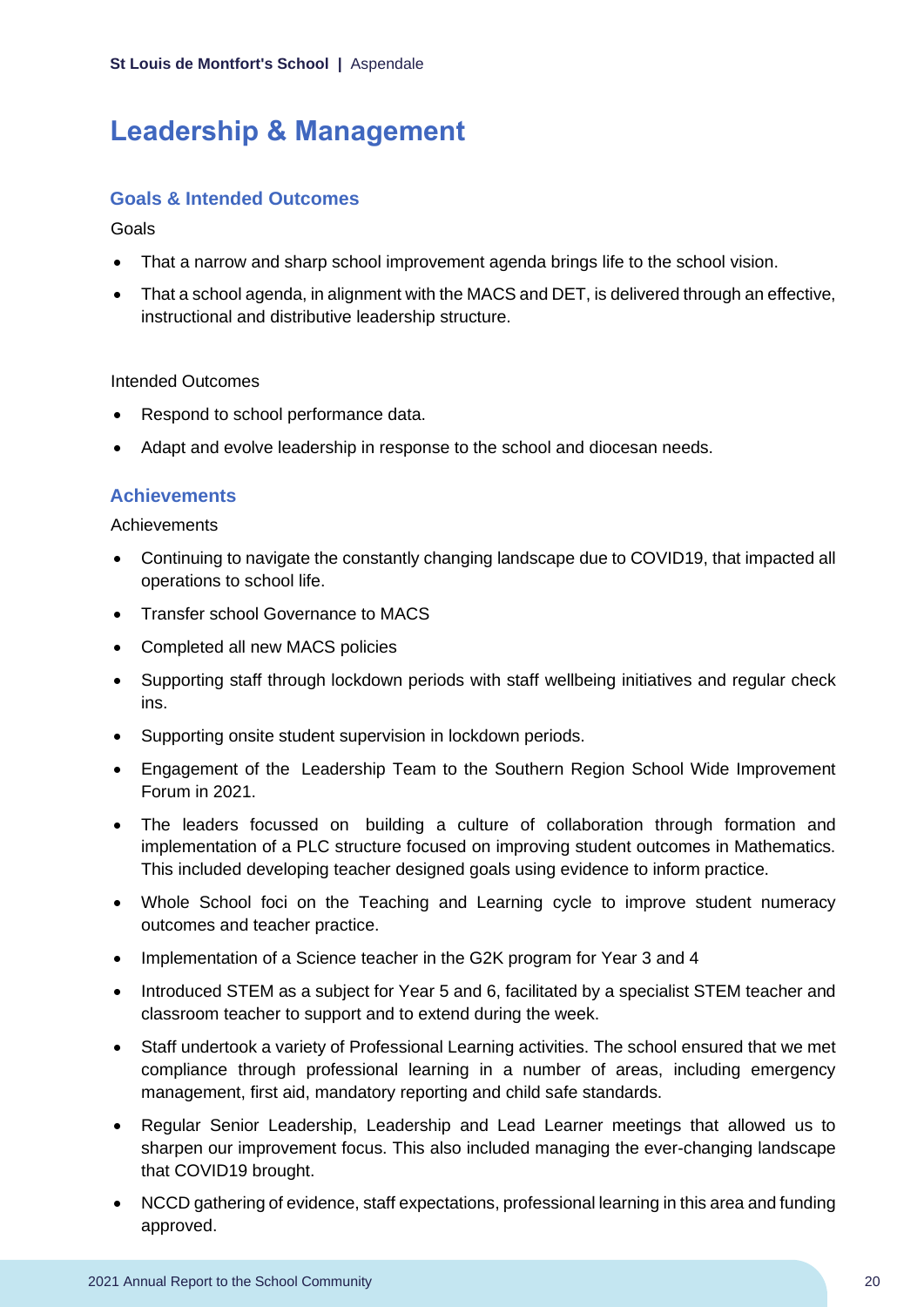- NCCD support meetings with individual staff and learning diversity leader to support their documentation process
- Focus on Child Safe Standards and embedding our focus through staff professional learning, supported through agended item at all staff and leadership meetings.
- Focus on AITSL teaching standards and high impact teaching strategies.
- Implementation of FISO in PLCs
- Creation of an OHS team with termly OHS walks to ensure compliance. This included a tree audit and care undertaken on the school grounds to manage the health of the trees and ensure safety of the school community.
- Playground audit of our 6 playgrounds
- OHS focus supported through agended items at all staff and leadership meetings.
- Creation and launching of new website with weekly communication from leaders and classroom teachers
- Creation of Staff and Student portal on website for communication, daily operation and learning and teaching resources
- Employment of Personal Assistant for the leadership team to assist with compliance and emergency management and VRQA compliance.
- Employment of full time ICT Manager to support our digital technologies implementation and maintenance of ICT infrastructure.
- New macbooks for all teaching staff to assist with planning and implementation of teaching programs.
- Implementing a chromebooks program for Year 4 students and Year 3 students in semester 2.
- Employment of a full time gardener/learning support officer to maintain the grounds, sustainability garden and assist in student wellbeing initiatives.
- Creating opportunities for Prep orientation and transition under changed COVID circumstances.

#### **EXPENDITURE AND TEACHER PARTICIPATION IN PROFESSIONAL LEARNING**

#### Description of Professional Learning undertaken in 2021

In 2021, the St Louis de Montfort's staff undertook a range of professional learning activities internally, externally and online.

It included Zone and Regional Network meetings, Professional Learning Team meetings, collegial planning, speakers, courses and professional reading.

With the challenges of COVID19, the staff found great opportunities in diving deep into building their capacity and up-skilling in the area of technology and teaching through the online world. The range of professional learning activities that staff at St Louis de Montfort's have undertaken include: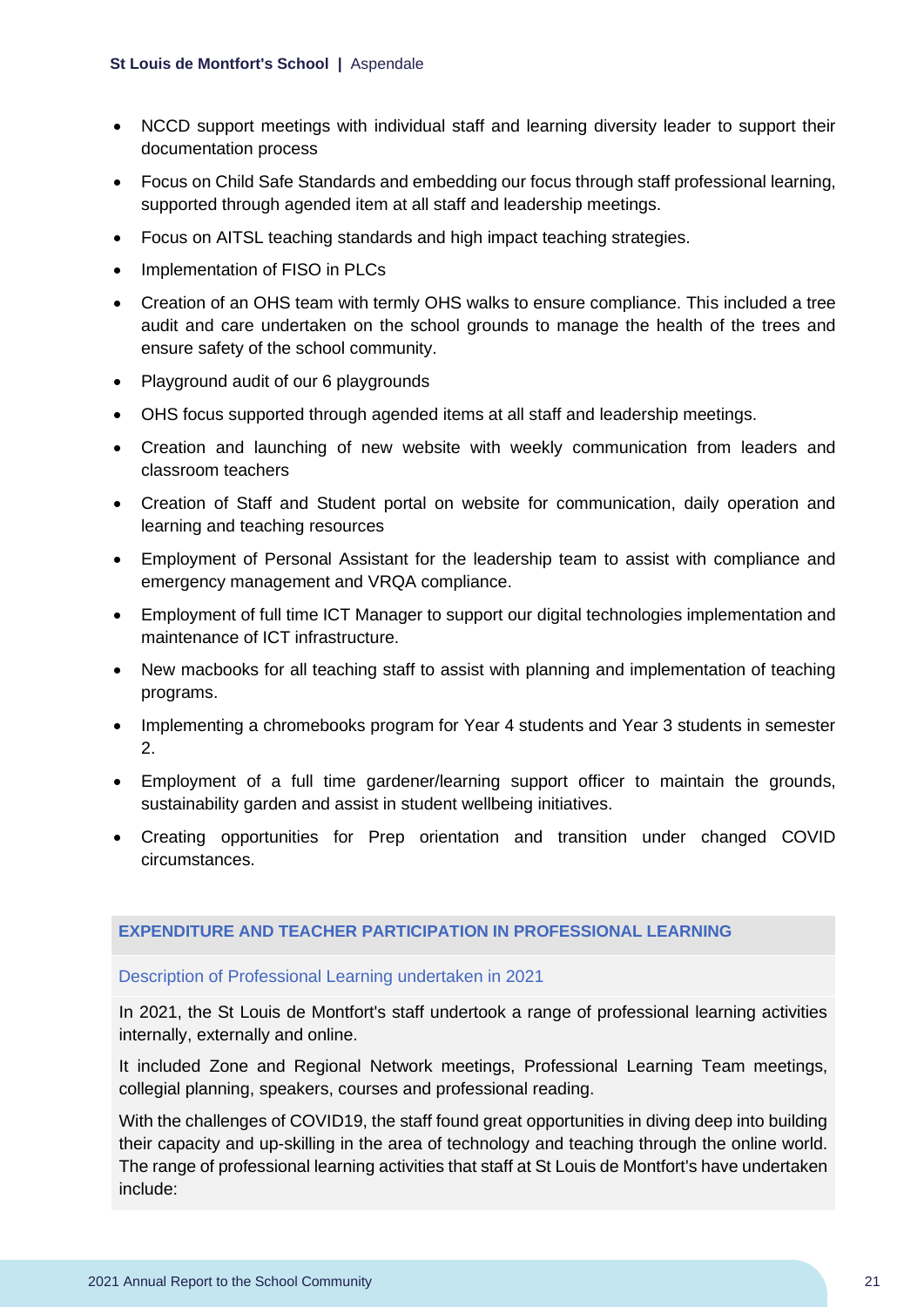- ICON Workshop
- School Wide Improvement Forum (SWIF)
- Religious Education Network
- SRO Spirituality Day for leaders
- Religious Education Accreditation
- •Ferocious Warmth Tracey Ezard workshop
- Wellbeing Network
- Deputy Principal Network
- Peninsula Principal Network
- Respectful Relationships Lead School Forum
- Research Lead Pilot
- Cued Articulation and Phonological Awareness
- Reading Recovery- Literacy Improvement Training
- Mathematics Online Forum: Using dialogue to promote deep thinking in the mathematics classroom
- Annual Mathematics Association of Victoria Conference
- Southern Digital Education Network
- Running Records for Prep-Year 2 teachers Literacy Pro for Year 3-6 teachers
- OHS and Dynamic Training for Leaders
- VIT Code of Conduct
- eSafety Training
- First Aid Training
- Mandatory Reporting Training
- VIT mentor training

| Number of teachers who participated in PL in 2021 | -51   |
|---------------------------------------------------|-------|
| Average expenditure per teacher for PL            | \$240 |

#### **TEACHER SATISFACTION**

The St Louis de Montfort's staff are dedicated and committed professionals in their field and have a personal approach towards the education of our students. Their interest in their work, the support they demonstrate for one another, and their ability to work collaboratively has ensured we have an engaging, positive culture.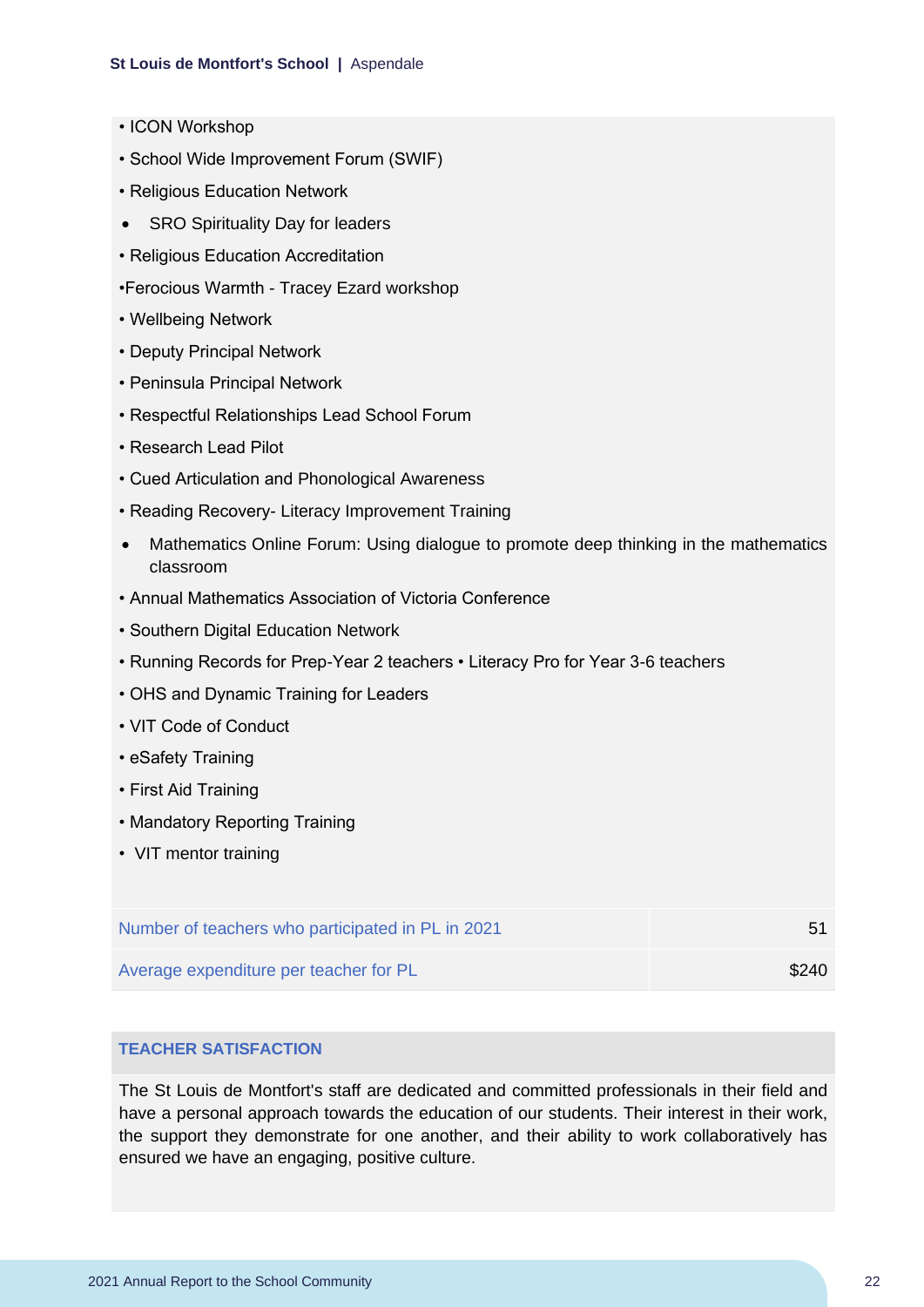In another year like no other, the staff are acknowledged for the incredible work that they were involved in the education provided during 2021. Their commitment to our school and the continuity of our children's education, while trying to navigate their own personal worries and family circumstances has again been exceptional. We appreciate the care, understanding and dedication of our staff to maintain connection with our students and families and provide continuous learning.

We worked conscientiously in 2021 to continue our strong partnership between home and school. The connection that teachers were able to develop is a credit to each and every person. Together with our families, the staff have worked through the uncertainties, challenges, opportunities and successes that online learning brought. We adapted to a Return to School that provided new ways of operating and we met the challenge of ensuring we all adhered to the COVID Safe Plans. We continued to provide robust learning programs despite the challenges. Throughout the year, the leadership team at St Louis' kept in regular dialogue with staff and families, hearing different perspectives and feedback. This feedback provided the Leadership Team with great insight to make continuous improvement for our students, families and staff.

In 2021, we welcomed the following staff members to St Louis': Eva Traynor, (class teacher) Anna Kolodziej (class teacher) Brendan Ellul (class teacher), Wendy Mertens (G2K teacher) Marylene Douglas(REL), Leah Hancock (LSO), Soraia Robello (LSO), Giselle Doyle (LSO), Sherry Shi(LSO).

We also farewelled the following staff members: Krystelle Martin; Steven Edkins, Yue Ren, Krystal Oodoomabsaid, Teresa Aitken, Krystyna Wrzesinski, Marg DeVries, Kellie Caulfield, Jodie Sneikus, thanking them for their dedicated service and wished them well in their new endeavours.

| <b>TEACHING STAFF ATTENDANCE RATE</b> |          |
|---------------------------------------|----------|
| <b>Teaching Staff Attendance Rate</b> | 81.4%    |
|                                       |          |
| <b>ALL STAFF RETENTION RATE</b>       |          |
| <b>Staff Retention Rate</b>           | $92.7\%$ |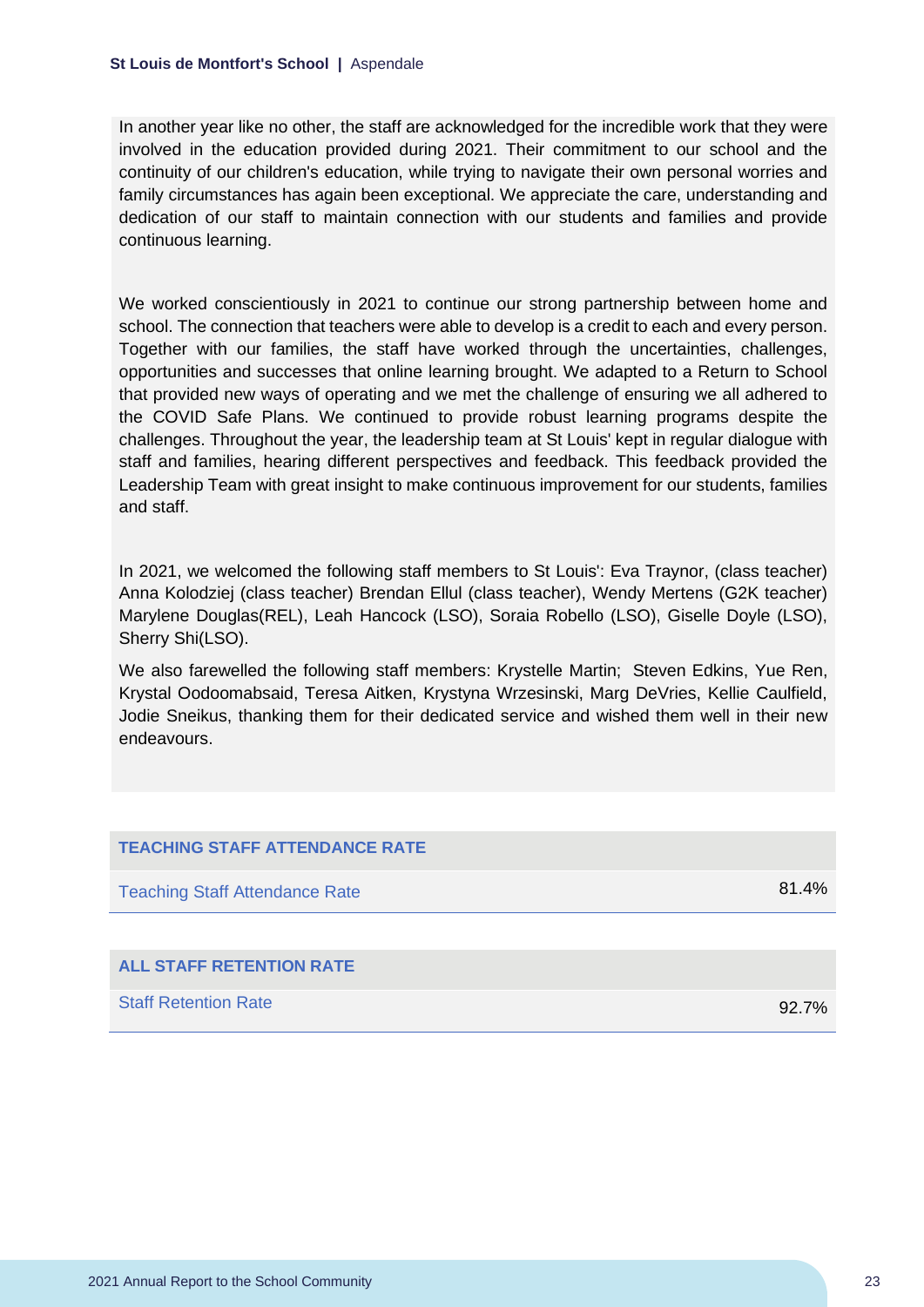| <b>TEACHER QUALIFICATIONS</b>   |       |
|---------------------------------|-------|
| <b>Doctorate</b>                | 0.0%  |
| <b>Masters</b>                  | 13.5% |
| Graduate                        | 21.6% |
| <b>Graduate Certificate</b>     | 8.1%  |
| <b>Bachelor Degree</b>          | 67.6% |
| <b>Advanced Diploma</b>         | 37.8% |
| <b>No Qualifications Listed</b> | 10.8% |

| <b>STAFF COMPOSITION</b>                     |      |
|----------------------------------------------|------|
| <b>Principal Class (Headcount)</b>           | 4.0  |
| <b>Teaching Staff (Headcount)</b>            | 57.0 |
| <b>Teaching Staff (FTE)</b>                  | 46.5 |
| Non-Teaching Staff (Headcount)               | 31.0 |
| Non-Teaching Staff (FTE)                     | 29.6 |
| <b>Indigenous Teaching Staff (Headcount)</b> | 0.0  |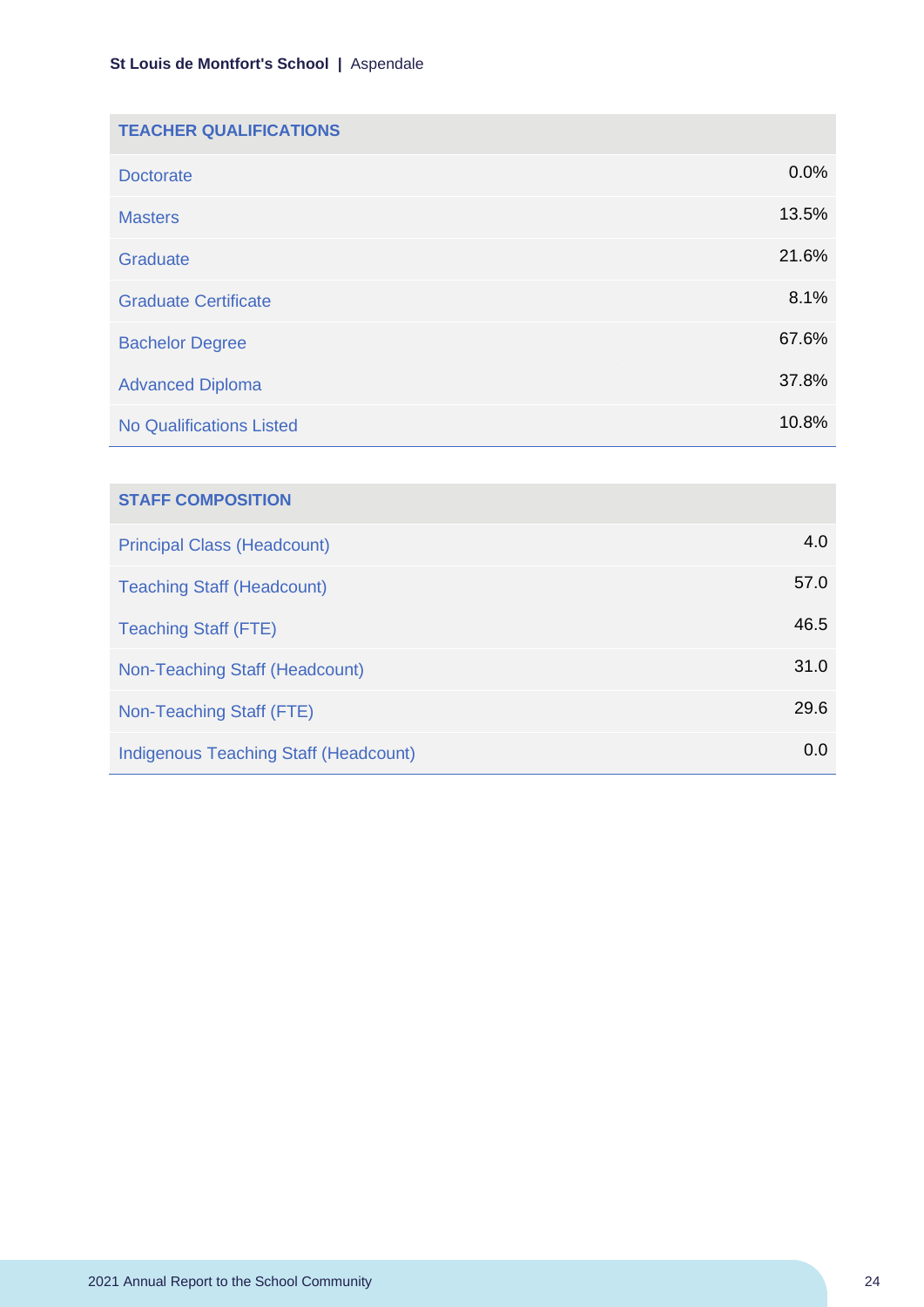## <span id="page-25-0"></span>**School Community**

## **Goals & Intended Outcomes**

School Community

#### Goals

- That the school fosters a culture of welcome.
- That leaders build positive relationships across the school community.
- That there is a clear alignment of learning outcomes with effective community.

### Intended Outcomes

- All families and visitors feel welcomed, that they belong and their contribution matters.
- Students and families feel a strong connection between school and home.
- Quality learning and teaching experiences and partnerships are developed that help our students to engage with their learning and the greater community.

## **Achievements**

- Online Parent-Teacher Meetings and Learning Conferences
- Weekly communication from teachers to families
- Adapted Family Faith Nights and Sacramental Programs
- Live-streaming of Confirmation
- Recording of masses and liturgies
- Graduation online
- Online Garden to Kitchen Program
- Resource Smart Victorian School Gardens
- 2020 ResourceSmart Finalist for ongoing sustainability practices
- Continued restoration of the Melbourne Tram to be a feature of our school playground as a well-being hub.
- Sporting Schools Grants.
- Online family cooking sessions
- online yoga sessions
- New website
- Introduction of a Social media platform-Facebook
- Update Prospectus for new families